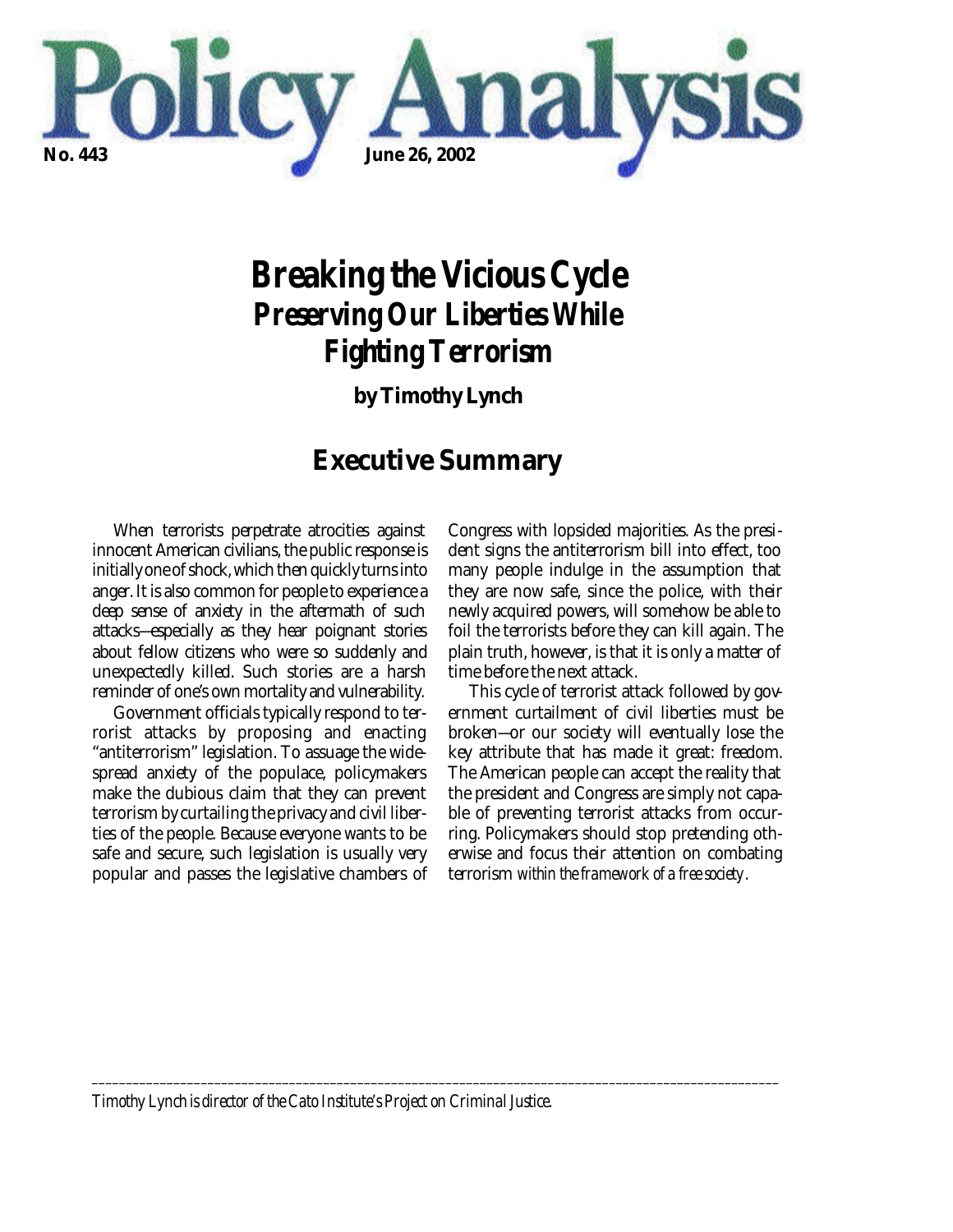**Too many of our policymakers seem to believe that the way to deal with terrorism is to pass more laws, spend more money, and sacrifice more civil liberties.**

### **Introduction**

When thousands of innocent civilians were murdered in a terrorist attack on September 11, 2001, President Bush declared, "Freedom has been attacked, but freedom will be defended."<sup>1</sup> Within a matter of weeks, American military forces were hunting down the culprits by attacking terrorist base camps in Afghanistan. That decisive military action was a perfectly appropriate move to defend the lives, liberties, and property of the American people.

Here at home, however, President Bush and Attorney General John Ashcroft have done a poor job of "defending freedom." The Bush administration has supported measures that are antithetical to freedom, such as secretive subpoenas, secretive arrests, secretive trials, and secretive deportations. A vigorous investigation into the worst attack on American civilians was necessary, but the administration, with the acquiescence of Congress, has disregarded vital constitutional principles.

If one examines the history of the federal government's responses to terrorism, a disturbing pattern emerges. The federal government responds to terrorist attacks on U.S. soil—such as the Oklahoma City bombing in 1995—by rushing to restrict civil liberties. Rarely, if ever, do lawmakers examine whether prior civil liberties restrictions were enacted hastily—or even whether such restrictions have proven to be effective law enforcement measures. Rarely, if ever, do lawmakers fully investigate whether government employees were partly responsible for the tragedy because of their negligence or incompetence. Instead, without pausing for reflection, lawmakers have rushed to confer yet more power to government.

All indications are that the United States remains trapped in that same destructive cycle post–September 11. Too many of our policymakers seem to believe that the way to deal with terrorism is to pass more laws, spend more money, and sacrifice more civil liberties. But genuine leadership surely includes ensuring accountability in government and a willingness to reverse longstanding, but wrongheaded, government policies. Unfortunately, such matters have been brushed aside in the wake of the September 11 attack. Congress made a dreadful mistake, for example, by rushing to enact a sweeping "antiterrorism" law before reaching a determination as to whether law enforcement and intelligence officials were negligent or incompetent in failing to prevent the calamity. Since the American homeland will remain vulnerable to terrorist attack for the foreseeable future, policymakers must come to grips with their responsibility to defend the people from foreign aggressors while maintaining a free society.

This paper will discuss the limited policy options that are available to the president and Congress with respect to the terrorism problem. The paper will conclude that the best defense against terrorism, as Secretary of Defense Donald Rumsfeld has noted, is a good offense.<sup>2</sup> That means sending our military to the terrorist base camps and killing the terrorist leadership. Here at home, it means resisting the establishment of a surveillance state.

# **The Cycle: Terrorist Attack and "Antiterrorism" Legislation**

Recent experience has shown that policymakers in America invariably respond to terrorist incidents by proposing and enacting "antiterrorism" legislation. Even though every sort of harmful behavior—murder, attempted murder, bodily injury, destruction of property—is already prohibited by law and carries severe criminal penalties, antiterrorism proposals have proven to be very alluring. After all, the very fact that an atrocity has occurred is irrefutable proof that the police were not able to thwart the attack. Thus, policymakers reason that they must take action and "alter the balance between liberty and security." With their newly acquired "tools,"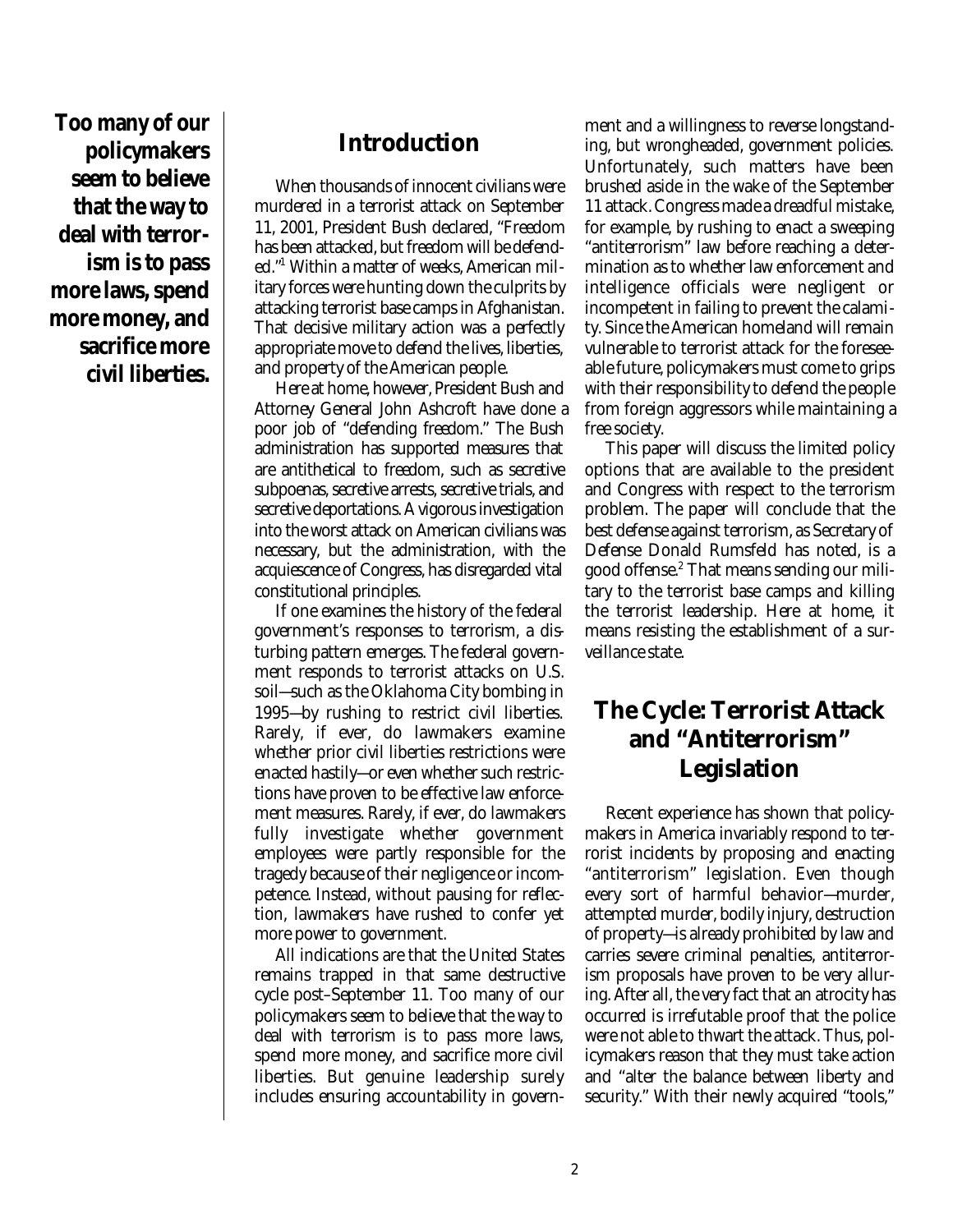the argument runs, the police will be able to stop the terrorists before they can kill again. This cycle of terrorist attack followed by consideration of antiterrorism legislation has repeated itself many times in recent years.

The first major terrorist attack on American soil occurred on February 26, 1993. Islamic fundamentalists placed a car bomb in the parking garage beneath the World Trade Center. The explosion killed six people and injured more than one thousand individuals. A few weeks later, then New York congressman Charles Schumer (D-N.Y.) introduced the Terrorism Prevention and Protection Act of 1993.<sup>3</sup> Among other things, the proposed bill would have federalized all violent offenses, allowed the use of secret evidence in deportation proceedings, and increased the surveillance powers of the Federal Bureau of Investigation.

On April 19, 1995, domestic terrorists conspired to detonate a truck bomb outside of the federal office building in Oklahoma City. The explosion killed 168 people and injured hundreds more. President Bill Clinton responded to the attack by urging Congress to pass antiterrorism legislation.<sup>4</sup> Within weeks, Sen. Robert Dole (R-Kans.) and Senator Orrin Hatch (R-Utah) introduced the Comprehensive Terrorism Prevention Act of  $1995<sup>5</sup>$  Among other things, the bill would spend \$1 billion on various antiterrorism efforts, place restrictions on the "Great Writ" of habeas corpus, and ban the sale of goods and services to countries that the president determines are not cooperating fully with U.S. terrorism efforts.<sup>6</sup> When President Clinton signed a version of that bill into law, he proclaimed that "our law enforcement officials will [now] have tough new tools to stop terrorists before they strike."

A few months later, the FBI's top terrorism official, Robert Blitzer, briefed senators about security precautions for the Summer Olympics in Atlanta, which was only a few weeks away. Blitzer told a Senate committee that the FBI had made "security for the upcoming Olympics a priority of the highest order."<sup>8</sup> Blitzer observed that "there is hardly a government agency in public safety law

enforcement that is not somehow involved in ensuring that the 1996 Olympic Games are safe and secure. . . . The FBI, DEA, ATF, U.S. Secret Service, U.S. Customs Service, and the U.S. Coast Guard are handling federal law enforcement responsibilities."<sup>9</sup> On July 27, 1996, however, a pipe bomb exploded at one of the outdoor exhibits, killing two people and injuring 111 others. President Clinton responded to the attack by demanding that Congress quickly pass another antiterrorism law. White House spokesperson Mary Ellen Glynn told the press, "He'd like to give the FBI more tools so there will be no more bombing like at the Olympics."<sup>10</sup>

On September 11, 2001, al-Qaeda terrorists hijacked four airplanes. The terrorists flew two planes into the World Trade Center, collapsing both office towers. The third plane crashed into the Pentagon. The fourth plane crashed in rural Pennsylvania, apparently after passengers attempted to wrest control of the aircraft from the hijackers. Those coordinated attacks killed more than 3,200 people and injured hundreds more. Two weeks later, President Bush and Attorney General John Ashcroft proposed the "Antiterrorism Act of 2001."<sup>11</sup> Among other things, the bill would give the government a freer hand to conduct searches, detain or deport suspects, eavesdrop on internet communication, and monitor financial transactions. Sen. Trent Lott welcomed the proposal, declaring "We cannot let what happened [on September 11] happen in the future."<sup>12</sup> When President Bush signed the bill into law in October, he said the legislation would enable the police "to identify, to dismantle, to disrupt, and to punish terrorists before they strike."<sup>13</sup>

In a matter of weeks, however, it became clear that the new antiterrorism law could not alter reality. On December 22, 2001, al-Qaeda terrorist Richard Reid boarded an American Airlines flight from Paris to Miami.<sup>14</sup> In mid-flight, Reid tried to ignite explosives that were hidden in his shoes. By sheer happenstance, a flight attendant noticed that Reid had struck a match, so she

**President Clinton responded to the attack by demanding that Congress quickly pass another antiterrorism law.**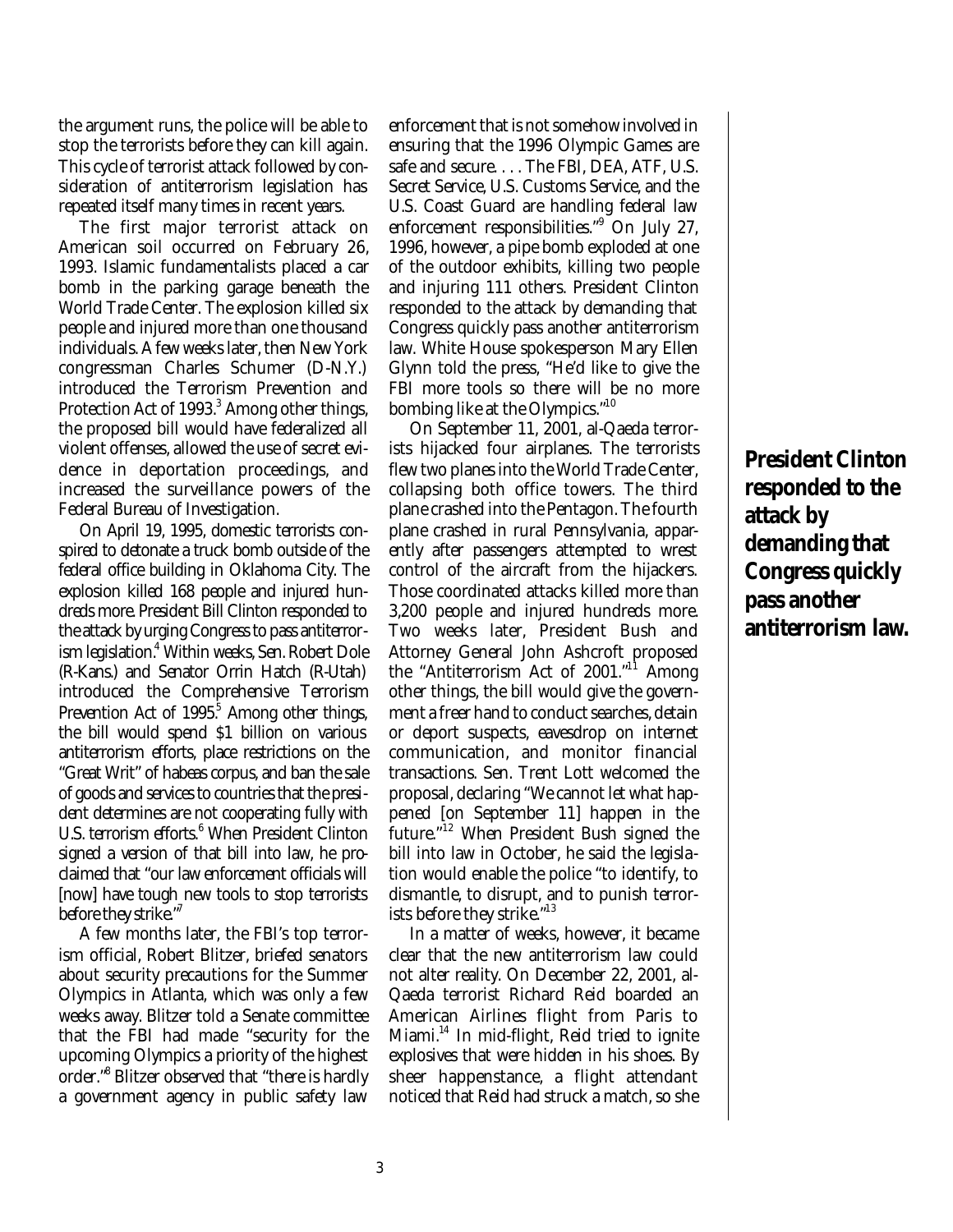immediately confronted him about what he was doing. When Reid assaulted the flight attendant, passengers intervened and overpowered Reid, tying him up until the plane could make an emergency landing in Boston. An FBI agent later testified in court that Reid could have blown a hole in the airplane, possibly killing all 197 persons on board the aircraft.<sup>15</sup> The Reid incident and the anthraxladen letters that have killed several people are the most powerful recent evidence that the president and his police agents are not capable of stopping terrorist attacks.

# **Breaking the Cycle**

Defense and intelligence experts know that it is only a matter of time before the next terrorist attack. In fact, Secretary Rumsfeld warns that Americans should brace themselves for attacks "vastly more deadly" than the September 11 calamity.<sup>16</sup> If recent experience is any guide, policymakers will respond to any such an attack by rushing to enact more antiterrorism legislation in a desperate attempt to give police and intelligence agencies additional powers to stop the killing. That would be a profound mistake. It is vitally important for policymakers to break the recurring cycle of enacting antiterrorism legislation before the pillars of our constitutional republic are completely undermined. When the next terrorist atrocity occurs—and it will occur—policymakers should refrain from legislation—at least until they have paused to deliberate four issues: (a) accountability, (b) history, (c) reality, and (d) liberty.

#### **Deliberate Accountability before Legislating**

Before policymakers come to the conclusion that there is too much freedom and privacy in America and that the police and intelligence agencies do not have enough power, they ought to thoroughly examine the question of how well the government has utilized the powers that it already wields. This is common sense. If the government cannot discipline itself for dereliction, negligence, incompetence,

poor performance, and corruption, why in the world should it be rewarded with additional funds and additional powers? Here are just a few of the issues that Congress should have investigated before it acquiesced to the president's demand for antiterrorism legislation following the September 11 attack.

- **•** Federal officials in both the intelligence and law enforcement community were repeatedly warned that terrorist attacks in the United States were likely. The respected Israeli journalist Ze'ev Schiff reported that when the former head of Israel's Shin Bet security service warned Attorney General Janet Reno, FBI director Louis Freeh, and Central Intelligence Agency director George Tenet that terrorist cells were being set up on U.S. soil, "They looked at him forgivingly, and claimed that he was exaggerating."<sup>17</sup>
- **•** The Department of Justice and the FBI want to access and monitor the checking account activity and e-mail traffic of 200 million American citizens, but federal investigators inexcusably failed to monitor U.S. flight schools for potential terrorists. Shortly after the September 11 attack, FBI director Robert Mueller described news reports that the suicide hijackers had received flight training in the United States as "news, quite obviously," adding, "If we had understood that to be the case, we would have—perhaps one could have averted this." Mueller, who had only assumed the directorship of the FBI a week earlier, was apparently not yet aware that the bureau had known for years that suspected terrorists with ties to Osama bin Laden were receiving flight training at American schools.<sup>18</sup>
- **•** Members of Congress recently heaped praise on FBI whistleblower Colleen Rowley and Enron whistleblower Sherron Watkins, but thus far no congressional committee has invited Mary Schneider to the nation's capital to tell her story. Although it is now common knowledge

**If the government cannot discipline itself for dereliction, negligence, incompetence, poor performance, and corruption, why in the world should it be rewarded with additional funds and additional powers?**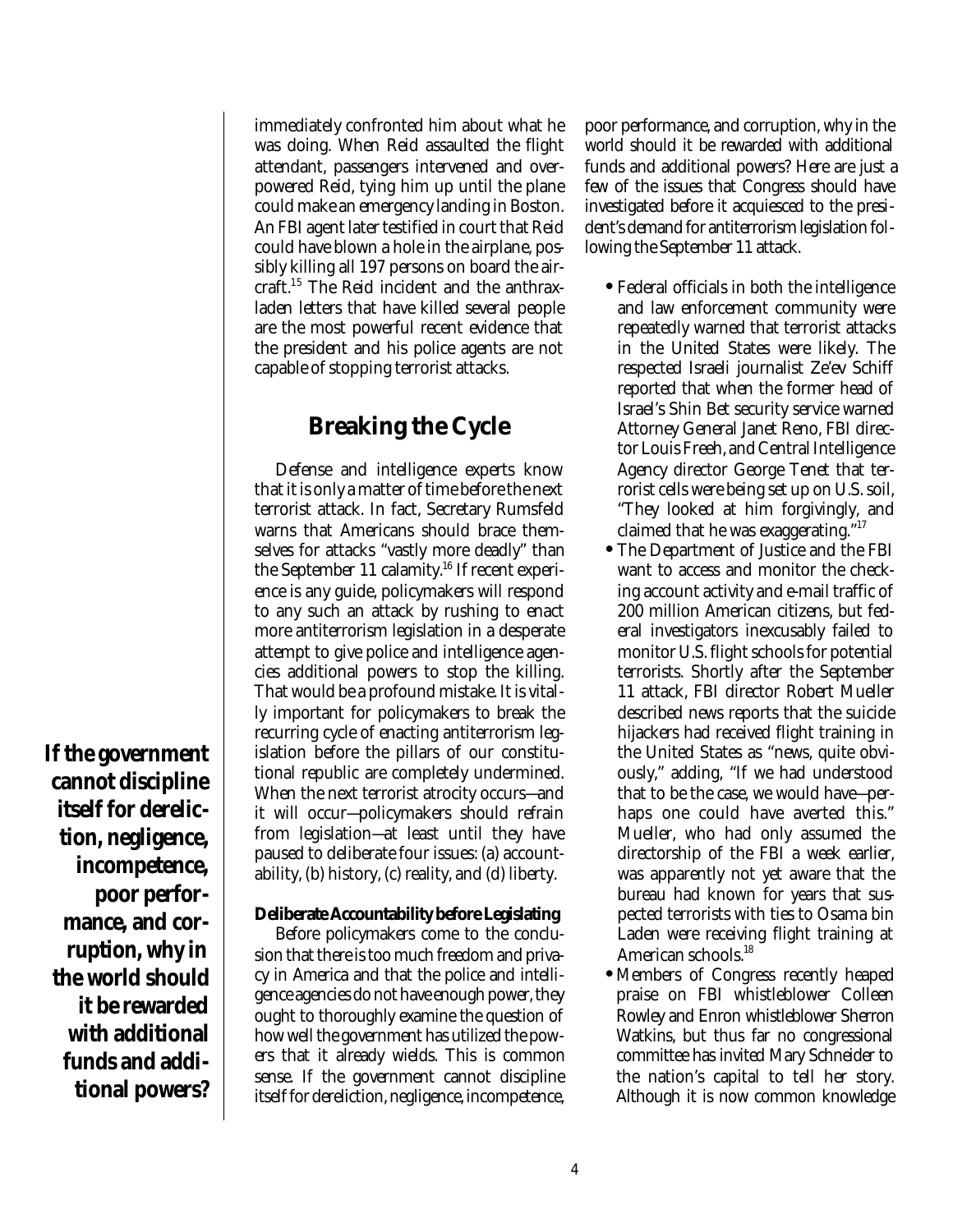that al-Qaeda terrorists involved in the September 11 attack used Orlando, Florida, as a staging area, Schneider reportedly tried to blow the whistle on their activity months in advance of the attack. Schneider, a 20-year veteran of the Immigration and Naturalization Service, reportedly warned both the FBI and Attorney General John Ashcroft that aliens connected with bin Laden were illegally residing in the Orlando area. Schneider came to believe that terrorists were plotting an attack on an American target, but her pleas for an investigation fell on deaf ears. If her explosive allegations are true, one wonders how the Enron whistleblower could be called to testify before Congress, but not Schneider. After all, the collapse of the World Trade Center is far more serious than the financial collapse of an energy company.<sup>19</sup>

**•** After September 11, an invaluable lead on bin Laden's whereabouts was reportedly compromised when certain senators divulged highly classified information regarding an intercepted phone call by al-Qaeda terrorists. That lapse in judgment was both astonishing and unpardonable. Capturing or killing bin Laden is the key to destroying the al-Qaeda terrorist network. Tipping off the terrorists about our capability to intercept their phone conversations, and thus letting bin Laden slip through the fingers of the CIA, put scores of American lives at risk. One wonders what a senator has to do before his colleagues will institute formal expulsion proceedings or even a censure. To allow such irresponsible people to cast a vote on antiterrorism legislation, and to have them exercise their judgment on the possible necessity of curtailing the civil liberties of the American people, is nothing short of a travesty. $20$ 

Columnist George Will once observed that when failures are not punished, failures proliferate.<sup>21</sup> If our policymakers evade any of the issues mentioned above, the future of America seems quite bleak. It is noteworthy that not a single employee in the federal government has lost his or her job in the wake of September 11.<sup>22</sup> While it is possible that no one was truly at fault, a much more plausible explanation is that there is a general unwillingness to hold government officials accountable for failure.

#### **Deliberate History before Legislating**

History should matter. Before policymakers come to the conclusion that there is too much freedom and privacy in America and that the police and intelligence agencies do not have enough power, they should pause to consider how much respect the federal government has shown for individual American citizens, the law, and the Constitution. Here are just a few events that should not be soon forgotten.

- **•**The FBI has used its surveillance powers to interfere in domestic politics. During the 1960s and 1970s, the bureau tried to undermine and disrupt the civil rights movement and the movement against the Vietnam war. In 1964, the bureau went so far as to attempt to blackmail Martin Luther King in the weeks preceding his ceremony to receive the Nobel Peace Prize. To thwart King's rising stature, the FBI threatened to give the news media evidence of King's adulterous affairs if he did not commit suicide.<sup>23</sup>
- **•**The FBI has given some of its informers a license to commit crime. The bureau has looked the other way while sociopaths committed murders and innocent people were jailed for those crimes.<sup>24</sup>
- **•** When an FBI sniper was indicted by a state prosecutor on manslaughter charges, the Department of Justice urged the court to dismiss the case because "federal law enforcement officials are privileged to do what would otherwise be unlawful if done by a private citizen." In other words, homicide statutes do not apply to federal police agents.<sup>25</sup>
- **•** In 1993, the FBI used tanks to demolish a building containing children. Attorney General Janet Reno told everyone that

**One wonders what a senator has to do before his colleagues will institute formal expulsion proceedings or even a censure.**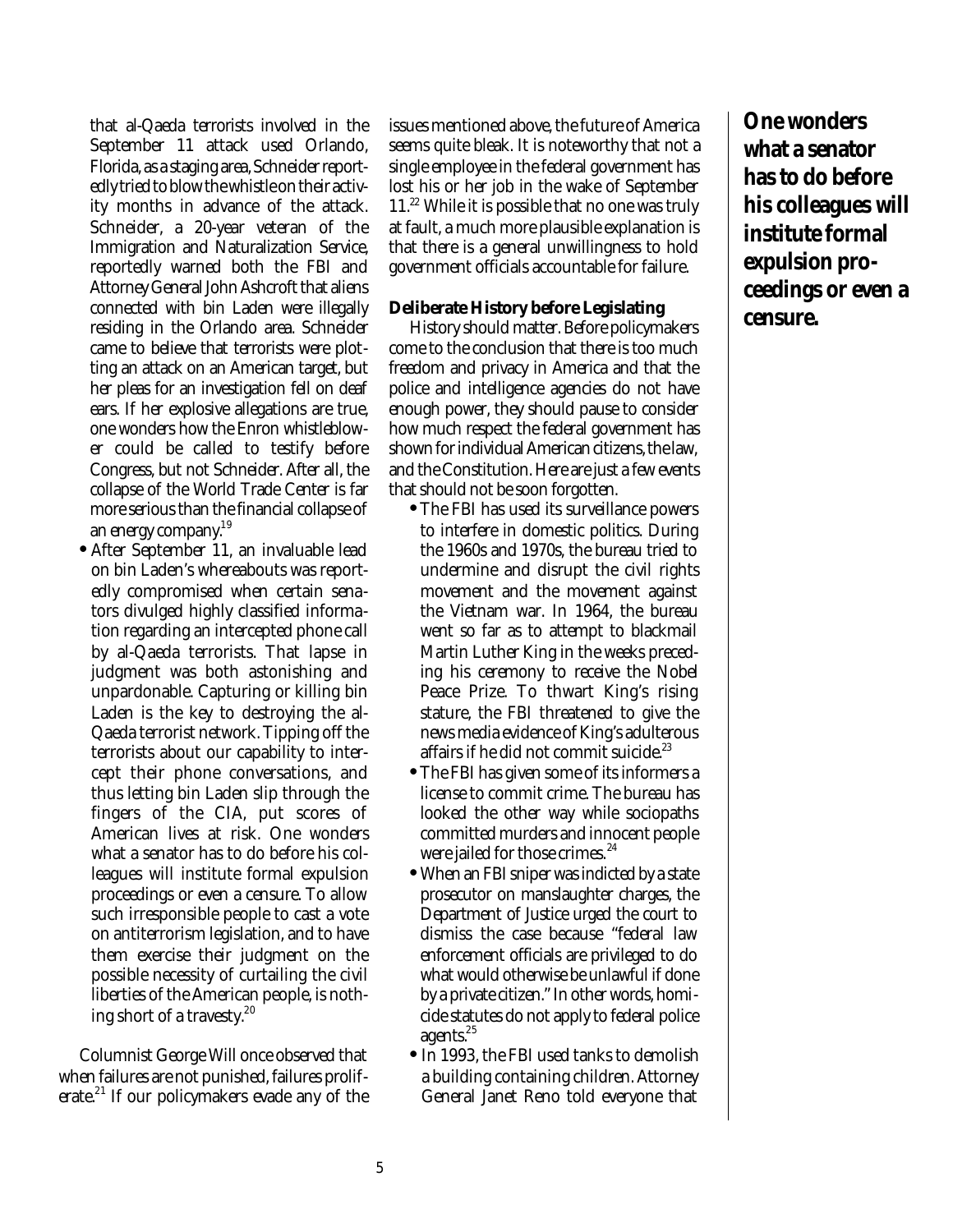**Policymakers should carefully consider the lessons of history before they decide to confer more power on the government.**

such an operation was necessary because "babies were being beaten" and the tanks were creating "escape routes." However, a week later, the attorney general admitted that she had no evidence that children were being beaten.<sup>26</sup>

- **•** The Department of Justice has told the Supreme Court that it is perfectly legal for the government to take property away from a citizen who has done absolutely nothing wrong.<sup>27</sup>
- **•**In 2000, the Department of Justice maintained that the Second Amendment to the U.S. Constitution does not really guarantee the right of citizens to keep and bear arms. The government can, in its discretion, take guns away from the citizenry.<sup>28</sup>
- **•** The Tenth Amendment to the U.S. Constitution says that the powers that are not delegated to the federal government are reserved to the states, or to the people. The Department of Justice, however, has maintained that the federal government's powers are essentially unlimited or "plenary."<sup>29</sup>

Lord Acton was correct when he observed that power tends to corrupt. All too often, government officials come to disdain any limitations on their power. Policymakers should carefully consider the lessons of history before they decide to confer more power on the government.

#### **Deliberate Reality before Legislating**

In a free society, the police maintain law and order primarily by *reacting* to citizen complaints, investigating crimes that have already occurred, and then apprehending the culprit. In America, the government is only rarely able to "prevent" a crime before the fact. Unlike, say, the secret police in China, our government cannot move against a person who has not yet broken the law. Thus, criminal predators can often bide their time for the most advantageous set of circumstances conducive to their success. That is, criminals can choose the time, place, and victim. Not surprisingly, to avoid detection,

criminals invariably decide to strike when the police are not on the scene.

Because terrorists enjoy the same key advantage against our intelligence and law enforcement agencies, policymakers must pause before they rush to the conclusion that more government power is the "solution." Even though America has the most powerful military force in the history of humankind, defense and intelligence experts have been forced to acknowledge the relative ease with which Americans can be attacked. In 1997, Secretary of Defense William Cohen observed:

With advanced technology and a smaller world of porous borders, the ability to unleash mass sickness, death, and destruction today has reached a far greater order of magnitude. A lone madman or nest of fanatics with a bottle of chemicals, a batch of plaqueinducing bacteria . . . can threaten or kill tens of thousands of people in a single act of malevolence.<sup>30</sup>

The harsh reality was summed up best in a Defense Department Task Force report: "While clearly it would be preferable to prevent incidents rather than mitigate them, the United States cannot count on prevention."<sup>31</sup> Unlike nuclear weapons, chemical and biological weapons can be fairly easily built, stored, and disseminated. A terrorist can spread biological or chemical agents with an aerosol sprayer from the rooftop of an apartment building or by leaving a suitcase in a busy train station or sports arena.

When Attorney General Ashcroft testified before Congress after September 11, he was asked whether the expanded powers that he was seeking would have given the FBI the ability to prevent the attack on the World Trade Center. Ashcroft conceded that it would be misleading for him to offer that kind of assurance.<sup>32</sup> Sen. Patrick Leahy (D-Vt.) was even more blunt when he acknowledged:

No one can guarantee that Americans will be free from the threat of future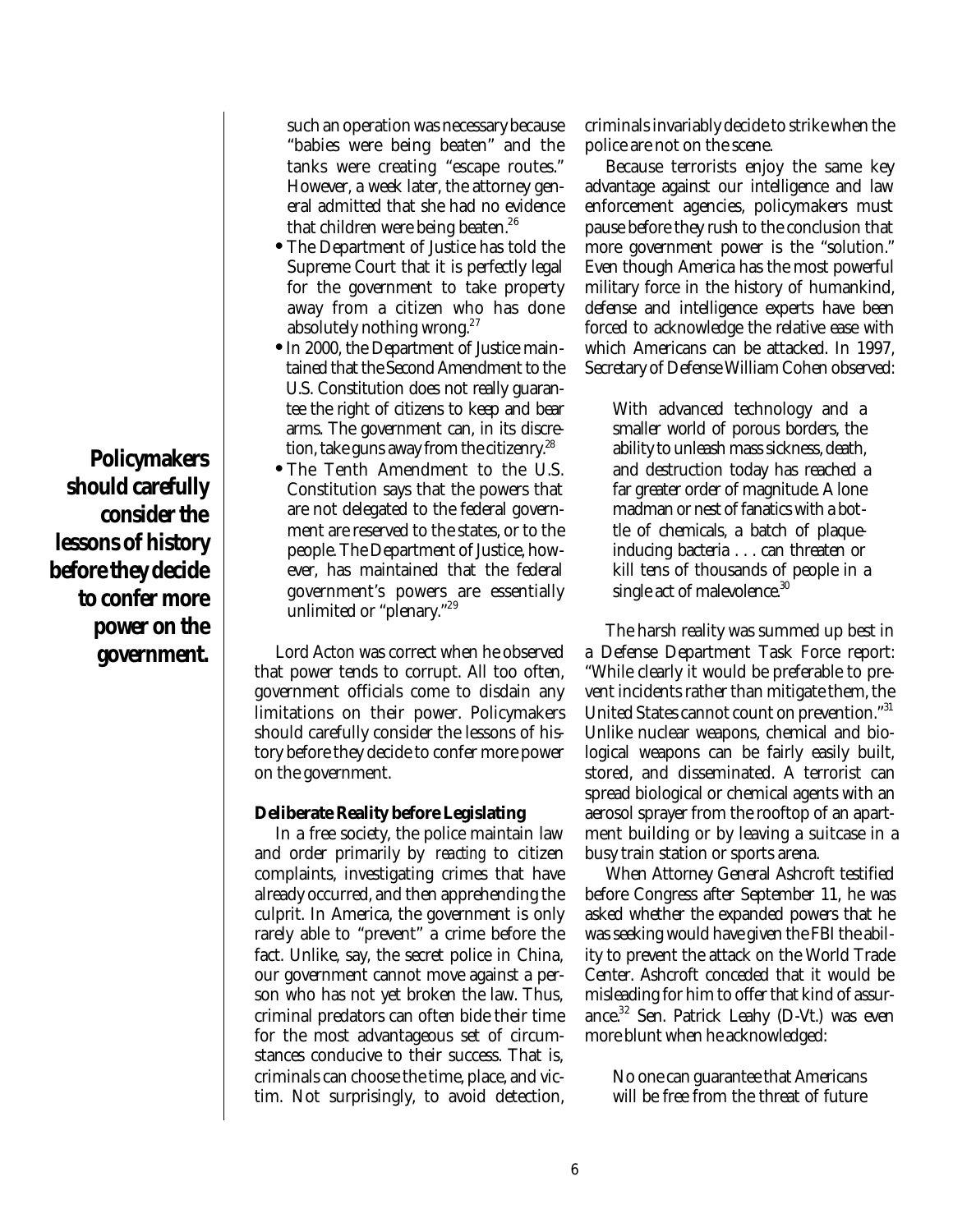terrorist attacks, and to suggest that this legislation—or any legislation would or could provide such a guarantee would be a false promise. I will not engage in such false promises, and those who make such assertions do a disservice to the American people.<sup>33</sup>

True enough, but it would also be a grave disservice to the American people to curtail their privacy and liberties for nothing more than the illusion of increased security. Indeed, if actions speak louder than words, it is telling that President Bush moved essential government personnel into underground bunkers outside of Washington, D.C., to ensure the continuation of government services in the event of a terrorist attack.<sup>34</sup> Bush took that step because he knows that antiterrorism legislation does not invest him with supernatural powers that will somehow enable him to prevent an attack on the nation's capital.

#### **Deliberate Liberty before Legislating**

Freedom is the essence of America. Many people, including President Bush, believe that the al-Qaeda terrorists attacked America because of their disdain for our free society. Unfortunately, in the days and weeks following the September 11 calamity, President Bush pushed several initiatives that severely undermined freedom in America. Too many of the men and women who occupy public office only talk about the blessings of liberty. Very few have any deep appreciation for the conditions that are necessary for individual liberty to flourish. For most government officials, freedom is an abstraction that can be ignored in face of a concrete danger—such as a truck bomb. Because that worldview pervades Washington it will be useful to examine how certain antiterrorism provisions and related initiatives are having the real, though far less dramatic, effect of undermining the pillars of our constitutional republic.

Before addressing the specifics, one must first recognize both the short-term politics and the long-term legal implications that are at work here. When terrorists are able to perpetrate a dramatic, surprise attack, elected officials spring into action because they want to help to solve the problem or, at the least, be seen as helping to solve the problem. As noted earlier, altering the "balance between liberty and security" is invariably viewed as the "solution" to the terrorist problem. Sen. Russ Feingold (D-Wis.) was the only senator to vote against President Bush's proposed Antiterrorism Act of 2001. Feingold had enough self-confidence to step back from the legislative details and to take cognizance of the long-term implications of continuously "rebalancing" liberty and security. He expressed his opposition to the proposed legislation in the following terms:

If we lived in a country that allowed the police to search your home at any time for any reason; if we lived in a country that allowed the government to open your mail; eavesdrop on your phone conversations, or intercept your email communications; if we lived in a country that allowed the government to hold people in jail indefinitely based on what they write or think, or based on mere suspicion that they are up to no good, then the government would no doubt discover and arrest more terrorists. But that probably would not be a country in which we would want to live. And that would not be a country for which we could, in good conscience, ask our young people to fight and die. In short, that would not be America.<sup>35</sup>

After Feingold cast his lonely vote against the popular antiterrorism bill, several senators told him privately that they agreed with him, but that they were afraid of being perceived by the public as being "soft" on terrorism. $36$ Whatever their motivations, it is the responsibility of elected officials to defend Americans from foreign aggressors without violating the safeguards set forth in the Constitution. Thus,

**Too many of the men and women who occupy public office only talk about the blessings of liberty. Very few have any deep appreciation for the conditions that are necessary for individual liberty to flourish.**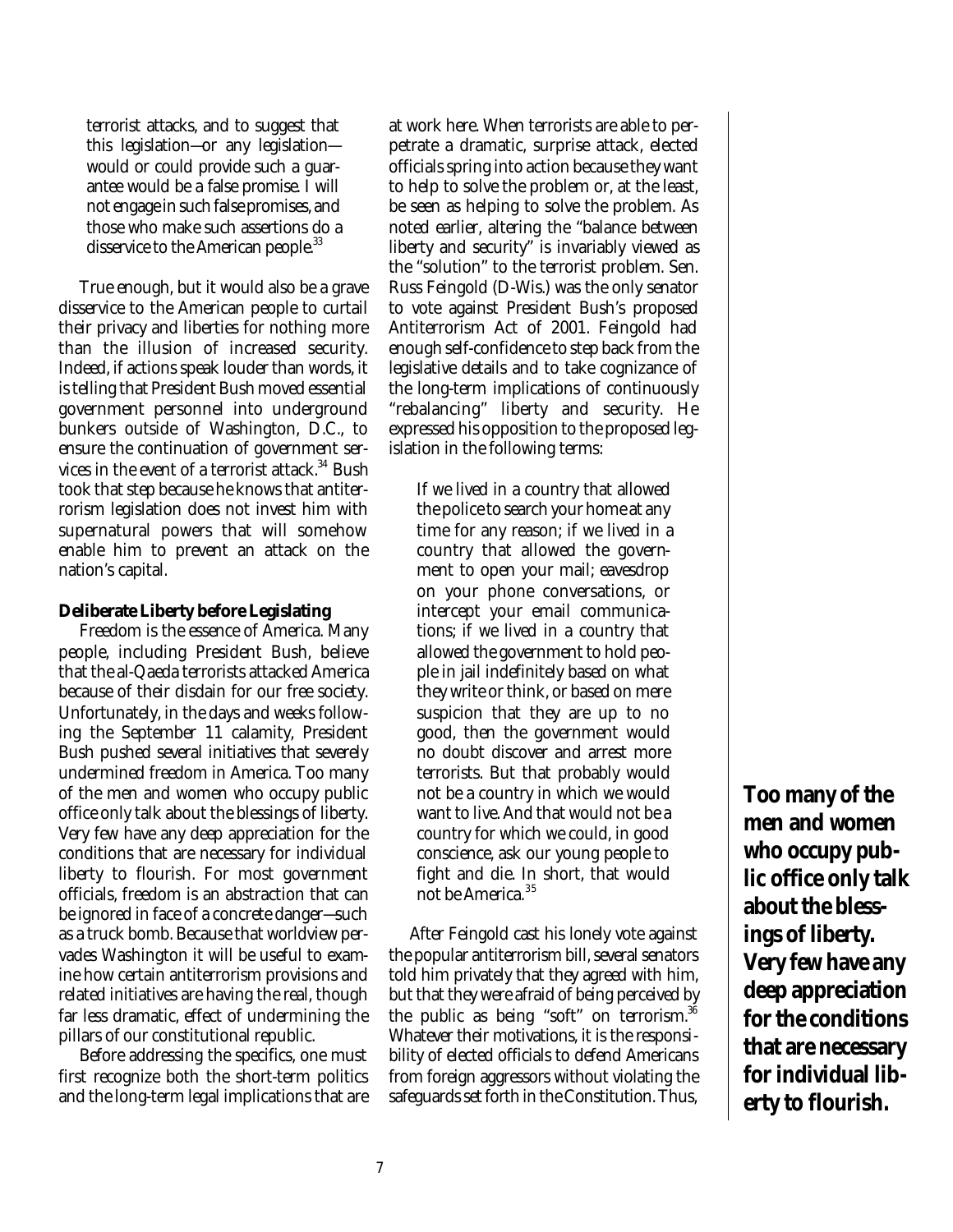**The prisoner can only file appeals with the official who ordered his arrest in the first instance, namely, the president. The whole purpose of the Fourth Amendment is to make such a procedure impossible in America.**

President Bush's antiterrorism initiatives must be closely examined for their necessity, wisdom, and constitutionality.

*Bush Seeks to Expand the Power to Arrest*. The Fourth Amendment of the Constitution provides, "The right of the people to be secure in their persons, houses, papers, and effects, against unreasonable searches and seizures, shall not be violated, and no Warrants shall issue, but upon probable cause, supported by Oath or affirmation, and particularly describing the place to be searched, and the persons or things to be seized."

The arrest of a person is the quintessential "seizure" under the Fourth Amendment. In many countries around the world, police agents can arrest people whenever they choose, but in America the Fourth Amendment shields the people from overzealous government agents by placing some limits on the powers of the police. The primary "check" is the warrant application process. This process requires police to apply for arrest warrants, allowing for impartial judges to exercise some independent judgment with respect to whether sufficient evidence has been gathered to meet the "probable cause" standard set forth in the Fourth Amendment. $37$  When officers take a person into custody without an arrest warrant, the prisoner must be brought before a magistrate within 48 hours so that an impartial judicial officer can scrutinize the conduct of the police agent and release anyone who was illegally deprived of his or her liberty.<sup>38</sup>

President Bush and his subordinates have undermined the Fourth Amendment's protections in two distinct ways. First, President Bush has asserted the authority to exclude the judiciary from the warrant application process by issuing his own arrest warrants. According to the controversial "military order" that Bush issued on November 13, 2001, once the president makes a determination that a noncitizen may be involved in certain illegal activities, federal police agents "shall" detain that person "at an appropriate location designated by the secretary of defense outside or within the United States."<sup>39</sup> According to the order, the person arrested cannot get into a court of law to

challenge the legality of the arrest. $40$  The prisoner can only file appeals with the official who ordered his arrest in the first instance, namely, the president. The whole purpose of the Fourth Amendment is to make such a procedure impossible in America.

Some have defended the constitutionality of that presidential order because it applies only to noncitizens. That argument has some surface appeal, but it cannot withstand scrutiny. It should be noted that while some provisions of the Constitution employ the term "citizens," other provisions employ the term "persons." Thus, it is safe to say that when the Framers of the Constitution wanted to use the narrow or broad classification, they did so. The Supreme Court has always affirmed this plain reading of the constitutional text.<sup>41</sup>

Second, President Bush and the FBI have tried to dilute the "probable cause" standard for citizens and noncitizens alike. The Supreme Court has repeatedly noted that a person cannot be hauled out of his home on the mere suspicion of police agents—since that would place the liberty of every individual into the hands of any petty official. $42$ But in the days and weeks following September 11, the FBI arrested hundreds of people and euphemistically referred to the group as "detainees."<sup>43</sup>

Many of those arrests were perfectly lawful, but it is also obvious that many were not. The FBI has tried to justify dozens of arrests with the following argument:

The business of counterterrorism intelligence gathering in the United States is akin to the construction of a mosaic. At this stage of the investigation, the FBI is gathering and processing thousands of bits and pieces of information that may seem innocuous at first glance. We must analyze all that information, however, to see if it can be fit into a picture that will reveal how the unseen whole operates. . . . What may seem trivial to some may appear of great moment to those within the FBI or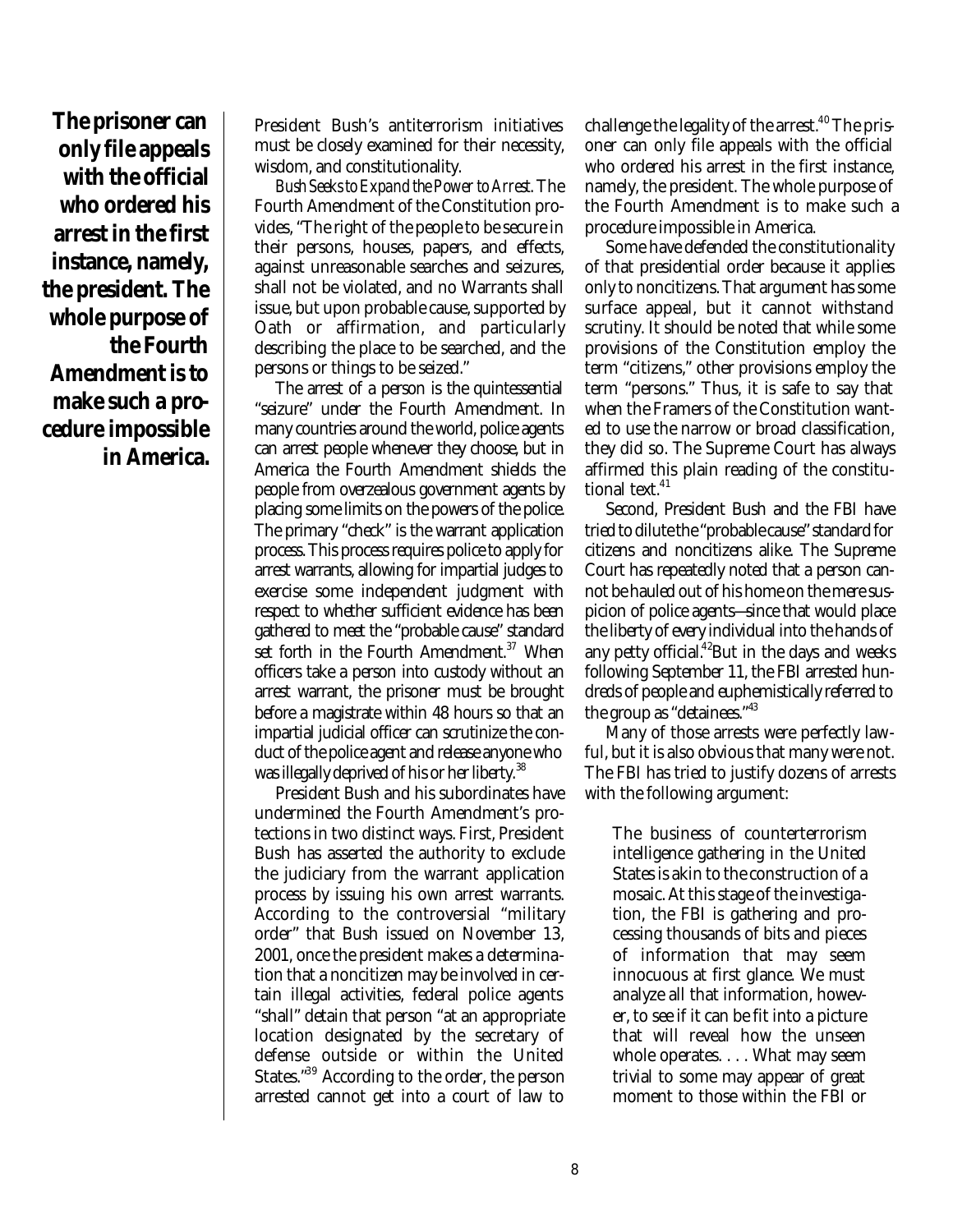the intelligence community who have a broader context.<sup>44</sup>

At bottom, this is an attempt to effect what Judge Richard Posner has aptly called "imprisonment on suspicion while the police look for evidence to confirm their suspicion."<sup>45</sup> Since the Supreme Court has repeatedly rebuffed police and prosecutorial attempts to dilute the constitutional standard of probable cause, that gambit should not be tolerated.<sup>46</sup>

*Bush Seeks to Expand the Power to Prosecute and Imprison*. Article III, section 2, of the Constitution provides, "The Trial of all Crimes, except in Cases of Impeachment; shall be by Jury." The Sixth Amendment to the Constitution provides, "In all criminal prosecutions, the accused shall enjoy the right to a speedy and public trial, by an impartial jury." To limit the awesome powers of government, the Framers of the Constitution designed a system in which citizen juries stand between the apparatus of the state and the accused. If the government prosecutor can convince a jury that the accused has committed a crime and belongs in prison, the accused will lose his liberty and perhaps his life. If the government cannot convince the jury with its evidence, the prisoner will go free. In America, an acquittal by a jury is final and unreviewable by state functionaries.<sup>47</sup>

President Bush would like to be able to deny the benefit of trial by jury to noncitizens accused of terrorist activities on U.S. soil. Under Bush's military order, he will decide who can be tried before a jury and who can be tried before a military commission.<sup>48</sup> Conservative legal scholar Robert Bork, who is widely known for stressing the text of the Constitution and the original intent of the founders, not only came to the defense of Bush's military order, but went further and maintained that that order could and should be revised and extended to American citizens as well.<sup>49</sup>

The federal government did try people before military commissions during the Civil War. To facilitate that process, President Abraham Lincoln suspended the writ of habeas corpus—so that the prisoners could not challenge the legality of their arrest or conviction in a civilian court. $50$  The one case that did reach the Supreme Court, *Ex Parte Milligan* (1866), deserves careful attention.<sup>51</sup>

In *Milligan*, the attorney general of the United States maintained that the legal guarantees set forth in the Bill of Rights were "peace provisions.<sup>52</sup> During wartime, he argued, the federal government can suspend the Bill of Rights and impose martial law. If the government chooses to exercise that option, the commanding military officer becomes "the supreme legislator, supreme judge, and supreme executive."<sup>53</sup> Under that legal theory, many American citizens were arrested, imprisoned, and executed without the benefit of the legal mode of procedure set forth in the Constitution—trial by jury.

The Supreme Court ultimately rejected the legal position advanced by the attorney general. Here is one passage from the *Milligan*ruling:

The great minds of the country have differed on the correct interpretation to be given to various provisions of the Federal Constitution; and judicial decision has been often invoked to settle their true meaning; but until recently no one ever doubted that the right to trial by jury was fortified in the organic law against the power of attack. It is *now* assailed; but if ideas can be expressed in words and language has any meaning, *this right*—one of the most valuable in a free country—is preserved to every one accused of crime who is not attached to the army, or navy, or militia in actual service. The sixth amendment affirms that 'in all criminal prosecutions the accused shall enjoy the right to a speedy and public trial by an impartial jury,' language broad enough to embrace all persons and cases.<sup>54</sup>

The *Milligan* ruling is sound. While the Constitution empowers Congress "To make

**Under Bush's military order, he will decide who can be tried before a jury and who can be tried before a military commission.**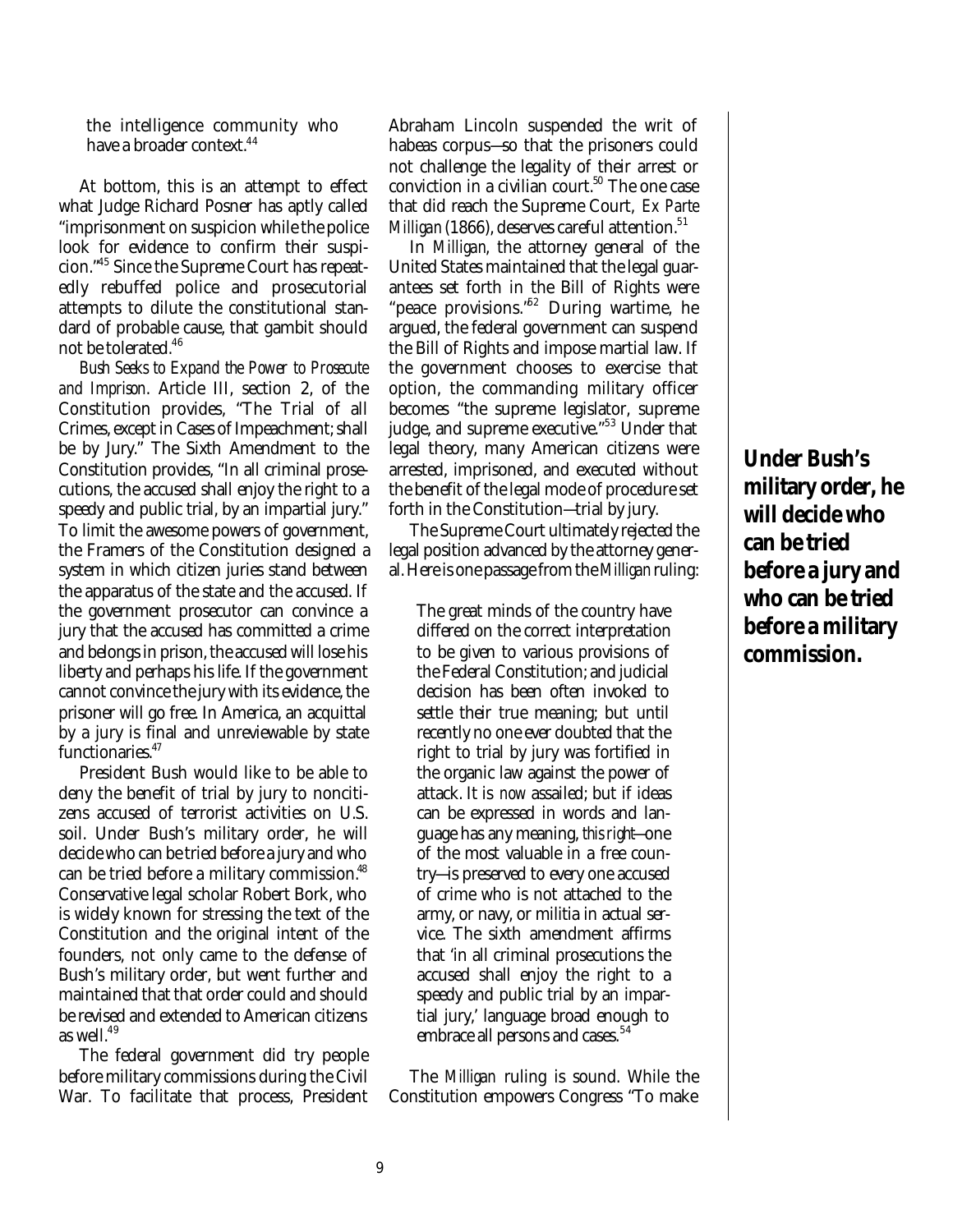Rules for the Government and Regulation of the land and naval Forces" and "To provide for organizing, arming, and disciplining, the Militia," the Supreme Court ruled that the jurisdiction of the military courts could not extend beyond those people who were actually serving in the army, navy, and militia. That is an eminently sensible reading of the constitutional text.

President Bush and his lawyers maintain that terrorists are "unlawful combatants" and that unlawful combatants are not entitled to the protections of the Bill of Rights. The defect in the president's claim is circularity. A primary function of the trial process is to sort through conflicting evidence in order to find the truth. Anyone who *assumes* that a person who has merely been accused of being an unlawful combatant is, in fact, an unlawful combatant, can understandably maintain that such a person is not entitled to the protection of our constitutional safeguards. The flaw, however, is that that argument begs the very question under consideration.

To take a concrete example, suppose that the president accuses a lawful permanent resident of the U.S. of aiding and abetting terrorism. The person accused responds by denying the charge and by insisting on a trial by jury so that he can establish his innocence. The president responds by saying that "terrorists are unlawful combatants and unlawful combatants are not entitled to jury trials." The president also says that the prisoner is not entitled to any access to the civilian court system to allege any violations of his constitutional rights.<sup>55</sup> With the writ of habeas corpus suspended, the prisoner and his attorney can only file legal appeals with the president—the very person who ordered the prisoner's arrest in the first instance!

The Constitution's jury trial clause is not a "peace provision" that can be suspended during wartime. Reasonable people can argue about how to prosecute war criminals who are captured overseas in a theater of war, but the president cannot make himself the policeman, prosecutor, and judge over people on U.S. soil. In America, the president's

power is "checked" by the judiciary and by citizen juries.<sup>56</sup>

*Bush Seeks to Expand the Power to Eavesdrop*. In November, 2001, Attorney General Ashcroft announced that the Department of Justice would begin to monitor the conversations of lawyers with their clients in federal custody.<sup>57</sup> The new policy represents an abrupt change from existing practice. Up until now, prison facilities have had two sets of phones for prisoner use. One set is used by ordinary visitors to the jail, such as friends and relatives—and that set of phones is ordinarily monitored and recorded by government. The other set of phones is reserved for attorneyclient conversations. That set of phones is not monitored—so that lawyers can confer with their clients in private. Under the president's new policy, the attorney-client privilege, one of the oldest privileges for communication known to the common law, will now have to make room for state eavesdroppers.<sup>38</sup>

The purpose of the attorney-client privilege is to encourage full and frank communication between attorneys and their clients. Sound legal advice depends upon a lawyer's being fully informed by a client. Limitations on the power of the state to compel disclosures by the attorney gives clients confidence that conversations with their lawyers will remain confidential. Note, however, that the attorney-client privilege is not absolute. The government already has the power to wiretap attorney-client conversations—provided that it has gathered enough evidence to persuade a judge to issue a wiretap order for an attorney who appears to be corrupt.<sup>59</sup>

Although the Bush-Ashcroft eavesdropping initiative has a laudable purpose—to stop terrorists from using their attorneys to pass useful information to their confederates outside of the prison walls—the policy is disturbing nonetheless. First, it is noteworthy that the president did not include this initiative in the package of antiterrorism proposals that he submitted for congressional approval. Rather than defend the wisdom and necessity for this measure in the legislative chamber, the president chose to bypass Congress and issue a "rule" with respect

**The president cannot make himself the policeman, prosecutor, and judge over people on U.S. soil. In America, the president's power is "checked" by the judiciary and by citizen juries.**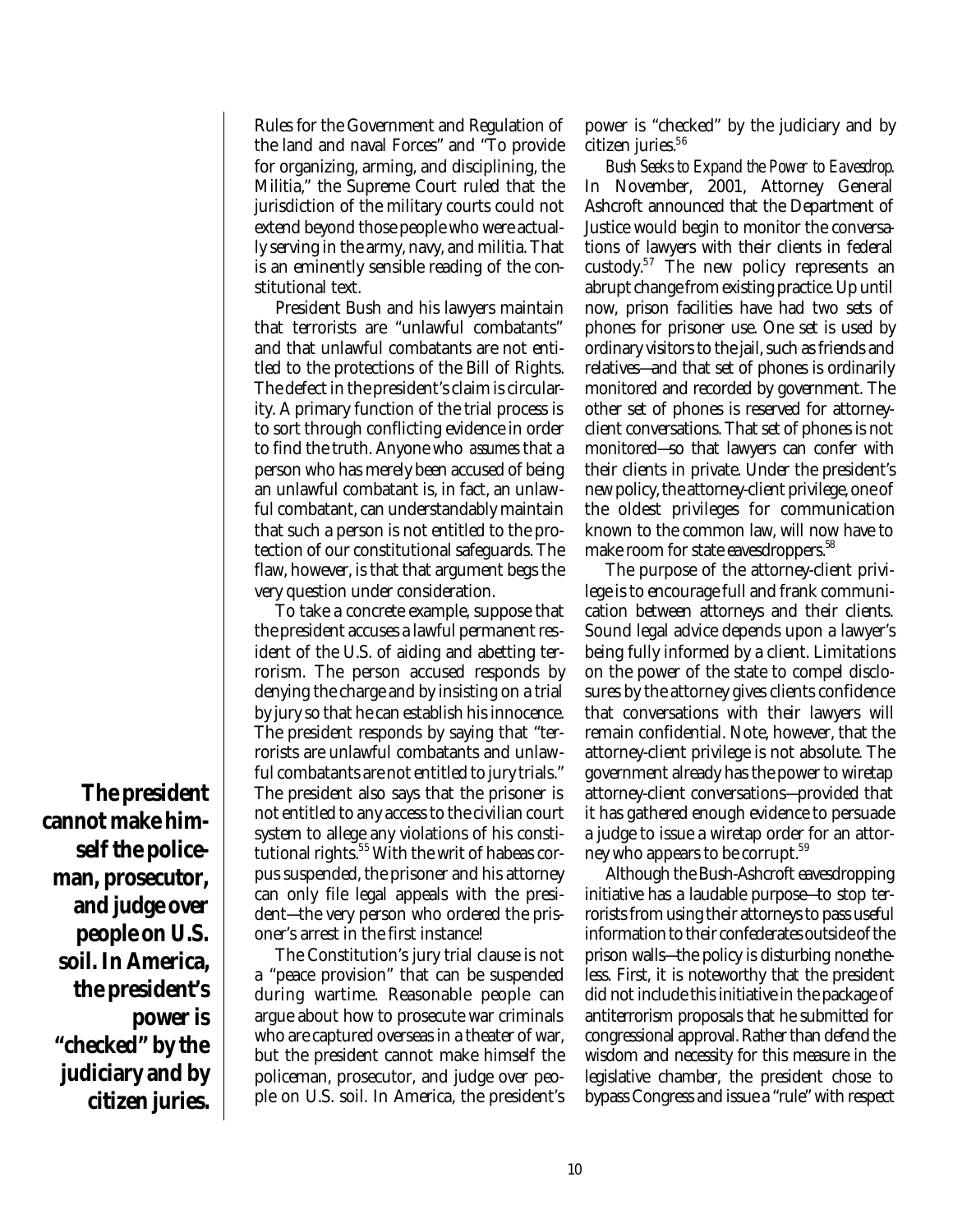to the internal operations of federal prisons. The practical effect is that the onus is now upon the legislature to overturn the new policy by passing a new bill, a move that will undoubtedly be vetoed by the president.

Second, the new eavesdropping policy bypasses the judiciary. Like the power to arrest and search, the primary "check" on the power to wiretap is the warrant application process. By requiring the police to seek advance approval from a judicial officer, the process allows wiretap applications to be vetted by an impartial judge. In this way, meritorious applications can be separated from fishing expeditions. Under the president's initiative, however, the attorney general retains exclusive decisionmaking authority to conduct monitoring without being subject to judicial approval, review, or oversight.<sup>60</sup>

The plea of "necessity" to justify the policy simply does not stand up to scrutiny. Even in emergency circumstances outside prison walls, for example, the law does not dispense with judicial oversight. Federal law provides that when there is an emergency situation that involves "(i) immediate danger of death or serious bodily injury to any person, (ii) conspiratorial activities threatening the national security interest, or (iii) conspiratorial activities characteristic of organized crime," the wire interception may be made without an order if there is probable cause and there is judicial approval of the interception within 48 hours after the interception has occurred, or begins to occur.<sup>61</sup> If the order is denied by the judicial officer, then "the contents of any wire, oral, or electronic communication intercepted shall be treated as having been obtained in violation of this chapter."<sup>62</sup>If the attorney general can abide by these strict rules in emergency circumstances for suspects outside prison walls, he can surely operate with judicial oversight for suspects who have already been captured and imprisoned.

Finally, when the new eavesdropping policy is viewed in combination with all of the other powers that the president has been seeking, its breadth is alarming. It should be noted that the president would like to be able to monitor the attorney-client conversations of not only convicted prisoners, but of those who have been arrested and are awaiting trial. As discussed above, the president has also sought to lower the legal threshold by which people can be taken into custody by the police and intelligence agencies. Thus, while perhaps technically "legal," the eavesdropping policy is alarming when it is seen as a part of concerted effort by the president and his lawyers to aggrandize power in the executive branch. The strategy is to augment the power to deprive individuals of their liberty, to allow no privacy whatsoever, and to make redress in the court system very difficult, if not impossible.

The president and his attorney general have tried to deflect criticism by stressing the fact that their eavesdropping initiative will be limited to a small group of prisoners and that certain protocols will be implemented to protect the rights of prisoners. Those assurances may be sincere, but they should not divert one's attention from the fact that a legal precedent is being established here. The plain truth of the matter is that if the president can have a single prisoner's conversation with his attorney monitored, the president can expand his policy tomorrow to include all prisoners in federal custody. Similarly, the safeguards that the president has instituted can be altered, modified, or completely removed should he (or any one of his successors) deem it appropriate.

President Bush's eavesdropping initiative is, at best, wrongheaded. It should not be possible for a single person to strip apprehended suspects of such a longstanding legal privilege as attorney-client confidentiality.

*Bush Seeks to Expand the Power to Deport*. The Fifth Amendment to the Constitution provides that no person can be deprived of life, liberty, or property, without due process of law." While no alien has a "right" to enter the United States, once an alien has already made an entry into our country, his constitutional status changes. Any person threatened with deportation has a constitutional right to be accorded due process in a fair hearing.<sup>63</sup>

**President Bush's eavesdropping initiative is, at best, wrongheaded. It should not be possible for a single person to strip apprehended suspects of such a longstanding legal privilege as attorney-client confidentiality.**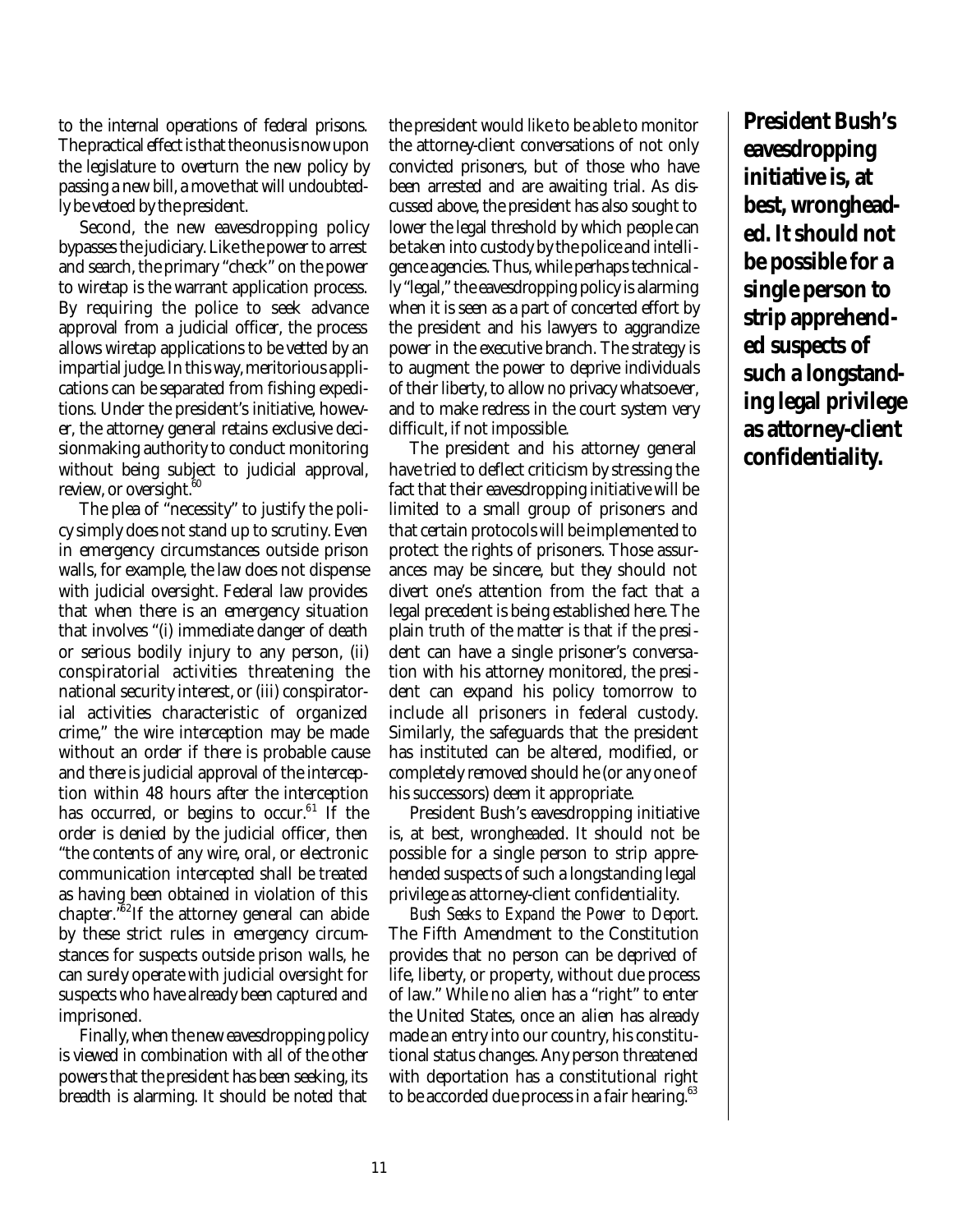**President Bush would like to be able to seize and deport people without any hearing whatsoever.** 

President Bush would like to be able to seize and deport people without any hearing whatsoever. Under the controversial military order, Bush can have people arrested outside of the judicial process and held incommunicado at military bases. Another section of that order provides: "I reserve the authority to direct the secretary of defense, at anytime hereafter, to transfer to a governmental authority control of any individual subject to this order."<sup>64</sup> That means that any person arrested could be flown to another country at any time where he could possibly then be tortured by a foreign intelligence agency.<sup>65</sup> The prisoner is barred from filing a writ of habeas corpus, which would allow him his "day in court" to perhaps show that there has been a miscarriage of justice in his particular case. $66$ This sweeping assertion of presidential power is worrisome because "no society is free where government makes one person's liberty depend upon the arbitrary will of another."<sup>67</sup>

One should not forget that the power to deport has been abused. American citizens have been unlawfully deported. <sup>68</sup> Others have become pawns in political machinations. For example, six Iraqi men who fought *against* Saddam Hussein have been fighting bogus deportation charges that are tantamount to a death sentence should they be forced back to Iraqi territory.<sup>69</sup>

The federal government has great leeway in establishing the various grounds for deportation, but the only check on possible arbitrary and capricious action is the due process guarantee of the Fifth Amendment. The president should respect, not nullify, that guarantee.

*Bush and Congress Seek to Expand the Power to Compel Cooperation*. Justice Louis Brandeis once described the right to be let alone as "the most comprehensive of rights and the right most valued by civilized men."<sup>70</sup> However, the men and women who serve in the federal government hold the opposite point of view. The federal government takes the position that it can coerce innocent people into cooperating with its investigations. Since September 11, the federal government has threatened more

than 4,000 business firms, organizations, and individuals with fines and jail if they do not give the Department of Justice the information it demands.<sup>71</sup> What is worse is that the federal government is compelling every sector of American industry to assist police investigations by systemic surveillance of customers and employees.<sup>72</sup> The American tradition of voluntary cooperation with law enforcement is being perverted into a system of compulsory cooperation.

This pernicious trend began with the Bank Secrecy Act of 1970. The Department of Justice and the Internal Revenue Service convinced Congress that they could launch a more effective attack on organized crime if domestic banks could be made to provide greater evidence of financial transactions. Under that act, banks must spy on their customers and report to the police any transaction involving more than \$10,000. Furthermore, every bank must keep a copy of every check drawn on it or presented to it for payment. In this way, the police could bolster their fight against money laundering.

The Supreme Court upheld the constitutionality of the Bank Secrecy Act in a six to three ruling in  $1974<sup>73</sup>$  The Court found no Fourth or Fifth Amendment violation and did not find the regulatory burden to be unreasonable. But Justice Thurgood Marshall took issue with the Court's Fourth Amendment analysis in a dissenting opinion: "By compelling an otherwise unwilling bank to photocopy the checks of its customers, the Government has as much a hand in seizing those checks as if it had forced a private person to break into the customer's home or office and photocopy the checks there."<sup>74</sup> Justice William O. Douglas expressed his discomfort with the act by extending the government's logic beyond banking: "It would be highly useful to government espionage to have like reports from all our bookstores, all our hardware and retail stores, all our drugstores. These records too might be 'useful' in criminal investigations."<sup>75</sup> Like Marshall, Douglas believed the act to be unconstitutional.

Unfortunately, Justice Douglas's dissenting opinion has proven to be prescient. Since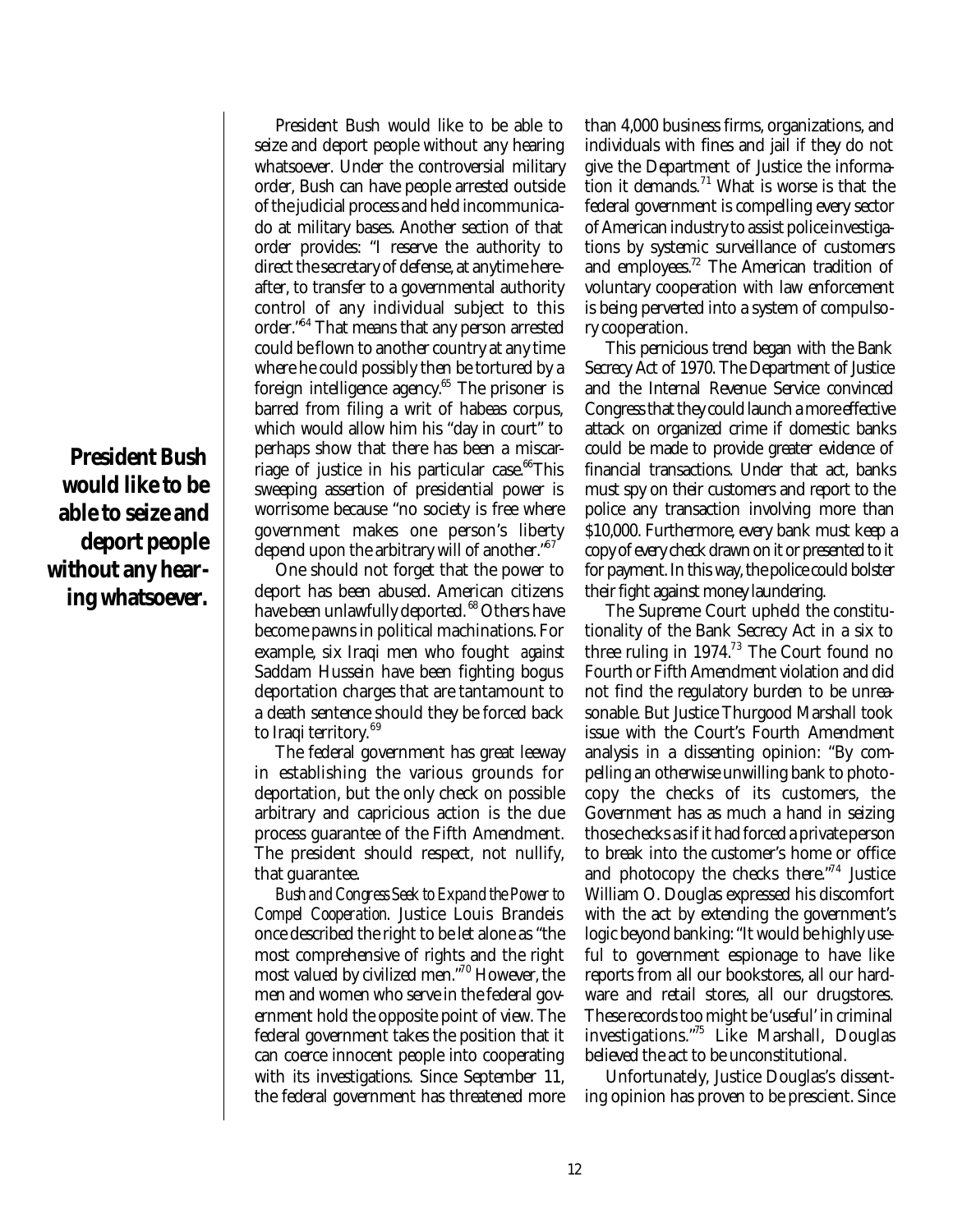1974, the federal government has effectively deputized the telephone, airline, hotel, and credit card companies as well as internet service providers into its network of private informers and data gatherers.<sup>76</sup> The most recent antiterrorism legislation will allow the police to compel records from any business regarding any person—including medical records from hospitals, educational records from universities, and even records of books that have been checked out from the local library or purchased from the bookstore.<sup>77</sup>

Shortly after the passage of the antiterrorism law, the Department of Justice started to lay plans to deputize lawyers and accountants. A working group of Justice Department and Treasury Department officials are formulating regulations that will require lawyers and accountants to file "suspicious activity reports" about their clients with various federal agencies.<sup>78</sup> Clearly, the federal government's insatiable appetite for information is destroying the freedom and privacy that it was supposed to protect. The most recent antiterrorism law even tries to suppress the speech of businesspeople by prohibiting them from telling the press and the public about any of the government's demands, a blatant violation of the free speech clause of the First Amendment.<sup>79</sup>

There have been some extraordinary legal developments since the September 11 calamity: warrantless arrests, military trials, eavesdropping on attorney-client conversations, and using businesspeople to facilitate systemic surveillance of checking accounts and e-mail. Such expansion of government power has seriously undermined the civil liberties of Americans.<sup>80</sup> Before our policymakers enact additional antiterrorism legislation, they ought to carefully deliberate the extent to which liberty in America has already deteriorated and whether it is really necessary to surrender more liberty and privacy.<sup>81</sup>

### **The Road Ahead**

Policymakers cannot guarantee the safety of Americans from terrorist attacks because they cannot control the actions of terrorists. Policymakers do, however, retain complete control over the extent of government powers. The adoption of certain policies can limit the power and scope of government and consequently increase the sphere of individual freedom; other policies can expand the scope and power of government and thus decrease the sphere of individual freedom. Because additional attacks on the American homeland are virtually certain, a fundamental choice lies ahead with respect to how the ongoing terrorism problem is going to be addressed on the home front. One path will lead inexorably to government domination and authoritarianism. The other path will keep America free, if not completely safe.

#### **The Road to Authoritarianism**

If policymakers continue to respond to terrorist atrocities by "enhancing" the power of government, it is not terribly difficult to discern the trend lines for the next 20 years. Power has been flowing, and will continue to flow, to the federal government and executive branch in particular. If present trends continue, it is likely that America will drift toward national identification cards, a national police force, and more extensive military involvement in domestic affairs. That ought to give pause to people of goodwill from all across the political spectrum—since those are the telltale signs of societies that are unfree.<sup>82</sup>

If any president were to propose the issuance of national ID cards, the dissolution of the state and local police in favor of a national police force, and much greater military involvement in law enforcement, the proposal would undoubtedly be rejected as un-American. And yet, the federal government has already been moving relentlessly toward the realization of those objectives without any meaningful political opposition.

With respect to national ID cards, attorney and economist Charlotte Twight has documented a variety of federal data collection programs that compel the production, retention, and dissemination of personal information about every American citizen.<sup>83</sup> Linked through an individ-

**If present trends continue, it is likely that America will drift toward national identification cards, a national police force, and more extensive military involvement in domestic affairs.**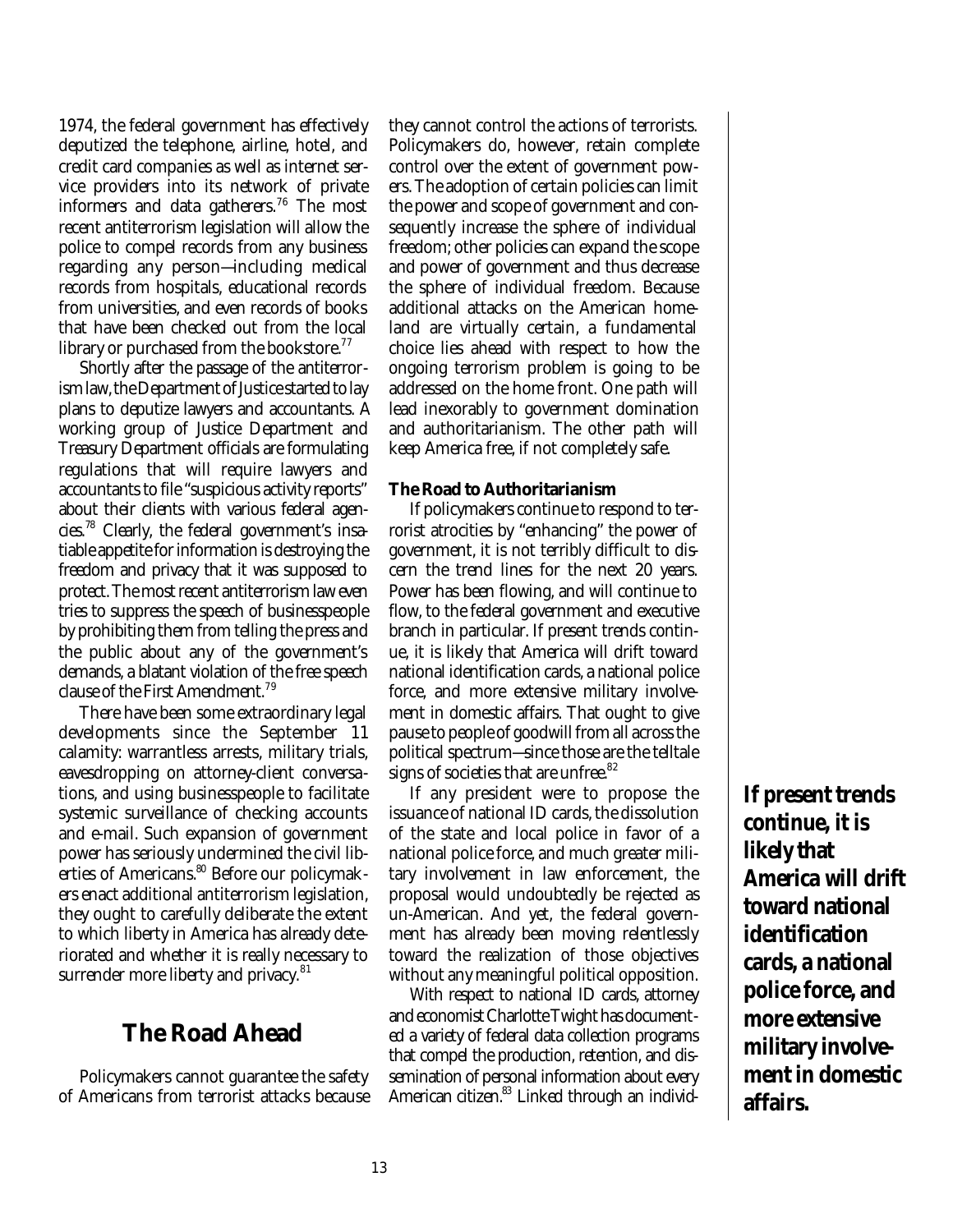**Once a national police force is established and has the power to investigate all manner of offenses, the state "will have enough on enough people, even if it does not elect to prosecute them, so that it will find no opposition to its policies."**

ual's Social Security number, these labor, medical, educational, and financial databases already empower federal employees to obtain a detailed portrait of any person: the checks he writes, the political causes he supports, and what he says "privately" to his doctor. Enacted in the name of "reducing fraud" and "increasing efficiency," such programs have exposed most areas of American life to ongoing scrutiny. Since Americans already have Social Security numbers and use drivers' licenses for purposes of identification, why not adopt a uniform counterfeitproof card with biometric identifiers?

Twight warns that such a move would mean "metastasizing government control" over society, as individuals, knowing that they are being monitored, would start behaving as the government wants them to. Law professor Paul Schwartz has also noted the connection between a government's capacity to collect information and the erosion of individual autonomy: "The effectiveness of [authoritarian] regimes in rendering adults as helpless as children is in large part a product of the uncertainty that they instill regarding their use of personal information."<sup>84</sup>

With respect to a national police force, the foundation has already been laid. First, Congress has already been funding local law enforcement and manipulating its priorities by attaching an endless number of "strings" to such appropriations. <sup>85</sup> Second, the Department of Justice already oversees hundreds of permanent "joint task forces" made up of teams of federal, state, and local police agents.<sup>86</sup> Why stop with half-measures? Why not end unnecessary duplication, streamline the bureaucracy, and centralize control?

Former attorney general and Supreme Court justice Robert Jackson, for one, vigorously opposed the idea of a national police force. Jackson prosecuted the Nazi war criminals at Nuremberg, and one of the lessons that he took away from that experience was the danger posed by a national police force: "I cannot say that our country could have no central police without becoming totalitarian, but I can say with great conviction that it cannot become totalitarian without a centralized

police force."<sup>87</sup> Once a national police force is established and has the power to investigate all manner of offenses, Jackson noted, "in the parlance of the street, [the state] will have enough on enough people, even if it does not elect to prosecute them, so that it will find no opposition to its policies."<sup>88</sup>

With respect to the role of the military, the Posse Comitatus Act of 1878 has long been a symbol of America's commitment to keeping the military out of domestic law enforcement.<sup>89</sup> Over the last 20 years, however, Congress has created so many exceptions to the Posse Comitatus Act that it has become a rather feeble limitation on the military. Why not repeal that law completely? After all, our military special forces are already training state and local SWAT teams; Army units are already conducting drug raids; and National Guard units have already been stationed in airport terminals. Why retain a law from the Civil War era when America is facing the possibility of a catastrophic attack from foreign terrorists?<sup>90</sup>

One problem with tearing down the wall between the police and the military is the very nature of the terrorist threat. The terrorist problem is not a short-term crisis, but a long-term security dilemma. Thus, America would very likely witness more Waco-type disasters if the military becomes involved in routine policing activities. Policymakers should not forget that during a 1993 standoff with a religious community near Waco, Texas, the FBI took the advice of Delta Force commanders, using tanks and grenade launchers against a building that harbored dozens of men, women, and children. It turned into the worst disaster in the history of modern law enforcement—leaving more than 80 people dead, including 27 children. $91$ 

The military mission is very different from the mission of law enforcement. The job of a police officer is to keep the peace while adhering to constitutional procedures. Soldiers, on the other hand, consider enemy personnel human targets. Confusing the police function with the military function often leads to dangerous and unintended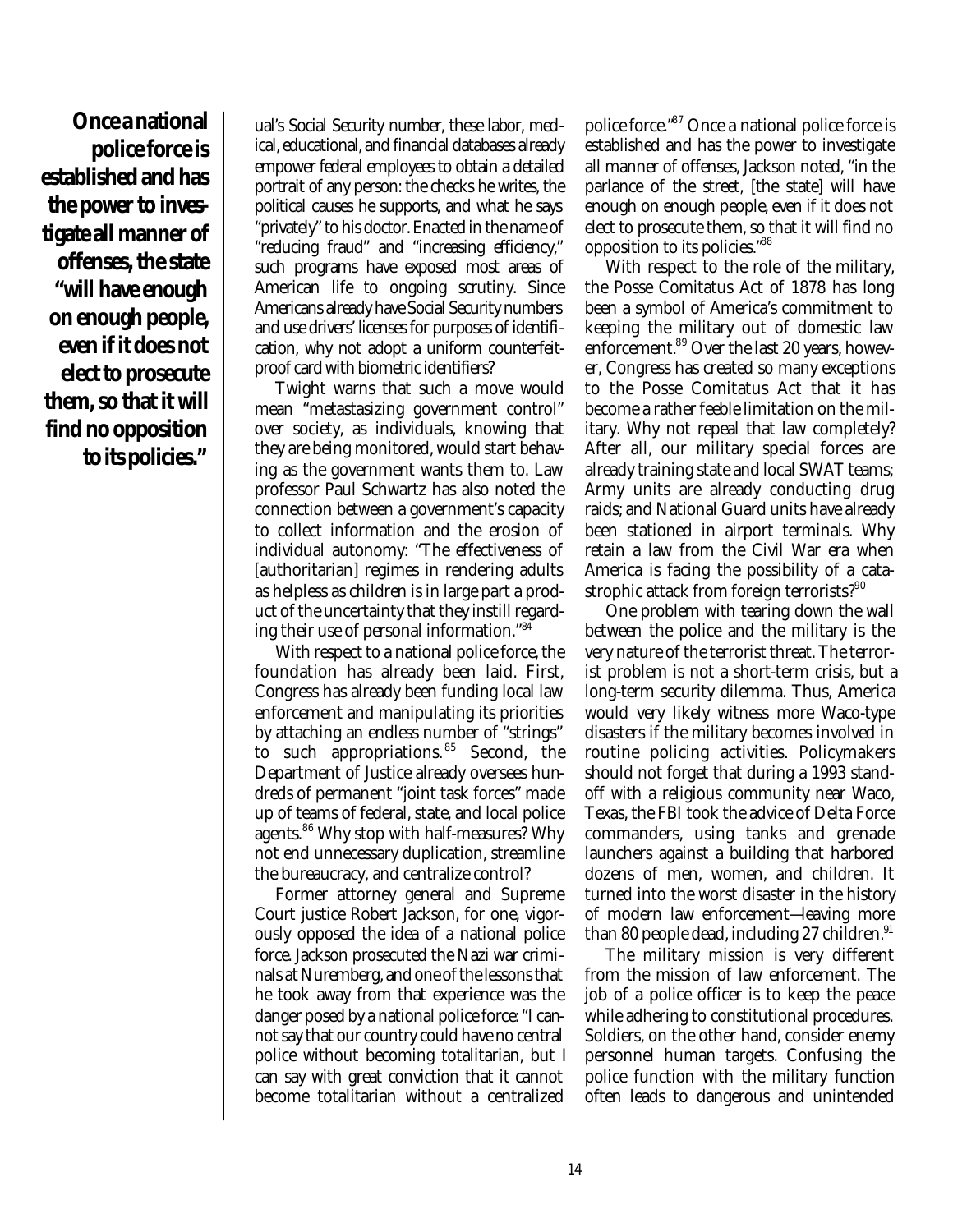consequences—such as unnecessary shootings and killings.<sup>92</sup>

Despite the dangerous implications noted above, America will likely continue to muddle along the road to national ID cards, a national police force, and more military involvement in domestic affairs. That is a safe prediction because thus far there has been no meaningful political opposition to those trends. There are at least two reasons for the absence of opposition. First, elected officials want to be perceived as "problem solvers" and do not want to be perceived as "soft" on terrorism. Second, the path of ID cards, additional federal controls, and involving the military has some allure to it. It is possible that Americans might find a good measure of safety by allowing the federal government to tightly control our society. But the price for that security would have come at the expense of America's soul. Freedom could no longer be said to be the essence of America. America would instead have been transformed into something resembling a benevolent, authoritarian democracy—a regime not unlike the one found in today's Singapore.

#### **The Road to Freedom**

Antiterrorism proposals will emerge in the wake of every terrorist attack. That much is certain. Conscientious policymakers will find themselves on the defensive in a climate that will be dominated by fear and anger. What can a friend of liberty and privacy do under such circumstances? It would, of course, be unreasonable for a policymaker to blindly defend every existing policy in place and never support any bill that might impinge upon the civil liberties of the American people. At the same time, however, there ought to be a strong presumption in favor of liberty—and that presumption should be overridden by policymakers only *after*they have carefully deliberated the issues of accountability, history, reality, and liberty. The central mission of federal government is to defend the lives, liberties, and property of the American people from foreign aggressors. If the government has a bona fide need

for additional power in order to reasonably accomplish that mission, so be it.

However, if recent experience is any guide, one can expect any debate in the aftermath of an attack to be framed immediately in terms of *which* civil liberties will have to be sacrificed in order to wage a more effective fight against the terrorists. In light of the relative ease with which terrorists can kill Americans, this is a dangerously misguided approach to the problem. Before policymakers rush to the conclusion that it is necessary to expand the power of government, they should critically examine government initiatives that may be unnecessary, wrongheaded, or counterproductive. Here are a few policies that could make America more secure without limiting freedom.

- **•** The federal government should stop playing the role of world policeman. When U.S. troops are sent on missions that have little or nothing to do with our vital national security interests, the move invariably inflames foreign political factions that may then want vengeance. As Richard Betts, director of national security studies at the Council on Foreign Relations, has noted, "Playing Globocop feeds the urge of aggrieved groups to strike back."<sup>93</sup>
- **•**The federal government's civil defense programs are flawed and woefully underdeveloped. To take one example, instead of stockpiling the smallpox vaccine, the government should allow the vaccine to be made widely available to the public. That would allow Americans to take responsibility for their own health and safety and not leave them dependent on the public health authorities. Advance distribution might also deter an attack since the virus cannot spread as rapidly in a vaccinated population. Terrorists tend to probe for weak spots and strike at populations that are vulnerable.  $94$
- **•**The federal government should abandon its counterproductive war on drugs. It is ludicrous to have federal police agents expending energy against marijuana

**Before policymakers rush to the conclusion that it is necessary to expand the power of government, they should critically examine government initiatives that may be unnecessary, wrongheaded, or counterproductive.**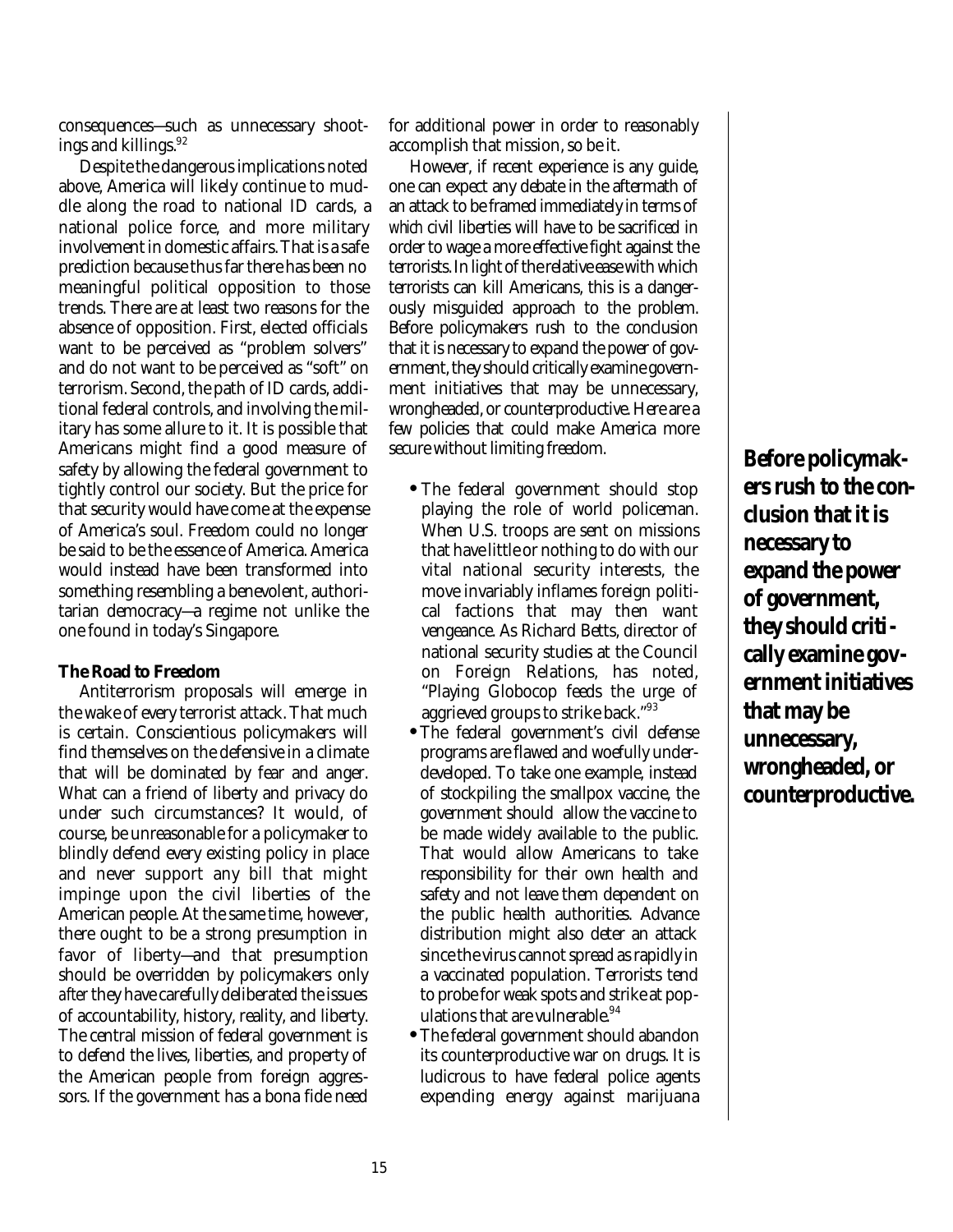**Terrorists and criminals can strike anytime, anywhere. Gun control policies leave citizens dependent on government agents who cannot possibly protect everyone all the time.**

clubs in California when terrorist sleeper cells may be on U.S. soil plotting additional attacks. The lesson of alcohol prohibition is that gangster organizations got rich from black market profits as people continued to drink. Similarly, the drug war is channeling billions of dollars of black market profits into a criminal underworld occupied by corrupt politicians, criminals, and, yes, terrorists. <sup>95</sup>

**•** Federal and state governments should stop their inane practice of treating gun owners like hoodlums or loose cannons. For too many years, Americans have been told that they should not take an active part in their own personal safety. The government's advice to the citizenry has been a debilitating message of dependency: "If you are confronted by a criminal, try to call 911. Don't resist. Let the police handle it." The reality is that terrorists and criminals can strike anytime, anywhere. Gun control policies leave citizens dependent on government agents who cannot possibly protect everyone all the time. President Bush should emulate the tough love policy of Colorado sheriff Bill Masters, who tells the residents of his county, "It is your responsibility to protect yourself and your family from criminals. If you rely on the government for protection, you are going to be at least disappointed and at worst injured or killed."<sup>96</sup>

Implementing the above policy agenda would not only enhance the freedom of the American people, it would also *dramatically* enhance their safety. If the president or members of Congress take such policy options off the table as somehow not worthy of consideration, friends of liberty and privacy will know that civil liberties are about to be sacrificed in the interest of political expediency, not security.

If sensible policy adjustments are shunted aside, conscientious legislators can take the offensive against bombast and ill-conceived proposals by insisting upon three procedural safeguards. First, gigantic antiterrorism legislative "packages" should be rejected outright. Omnibus legislation vastly increases the chances of a bad proposal finding its way into the federal books. If a proposal cannot find legislative and executive support on its own merits, it should not become the law of the land.

Second, the final legislative vote on each bill should be postponed to ensure calm reflection and deliberation. Thomas Jefferson urged a delay of one year for any piece of legislation: "I think it would be well to provide . . . that there shall always be a twelve-month between the ingrossing a bill & passing it: that it should then be offered to it's passage without changing a word."<sup>97</sup>Anticipating the plea of "emergency," Jefferson stated that "if circumstances should be thought to require a speedier passage, it should take two thirds of both houses instead of a bare majority."<sup>98</sup> Before policymakers come to the conclusion that the American people have too much freedom and privacy and that the police and intelligence agencies do not have enough power, Jefferson's "twelve-month" seems more than appropriate.

Third, sunset provisions should be incorporated into each bill so that any bill that becomes law will expire after a specified time, say, three years. If new police powers are truly necessary, they presumably will win the continuing support of both the president and a majority of lawmakers after the passage of time.

If the proponents of antiterrorism legislation cannot abide by these three procedural safeguards for liberty and privacy, conscientious legislators and citizens will have more than sufficient grounds to oppose the legislation despite any high-minded rhetoric about the need to "protect the American people."

# **Conclusion**

The president of the United States wields enormous power, but it is sheer folly for anyone to think that he can stop terrorists from attacking the American homeland. Since intelligence and defense experts fully expect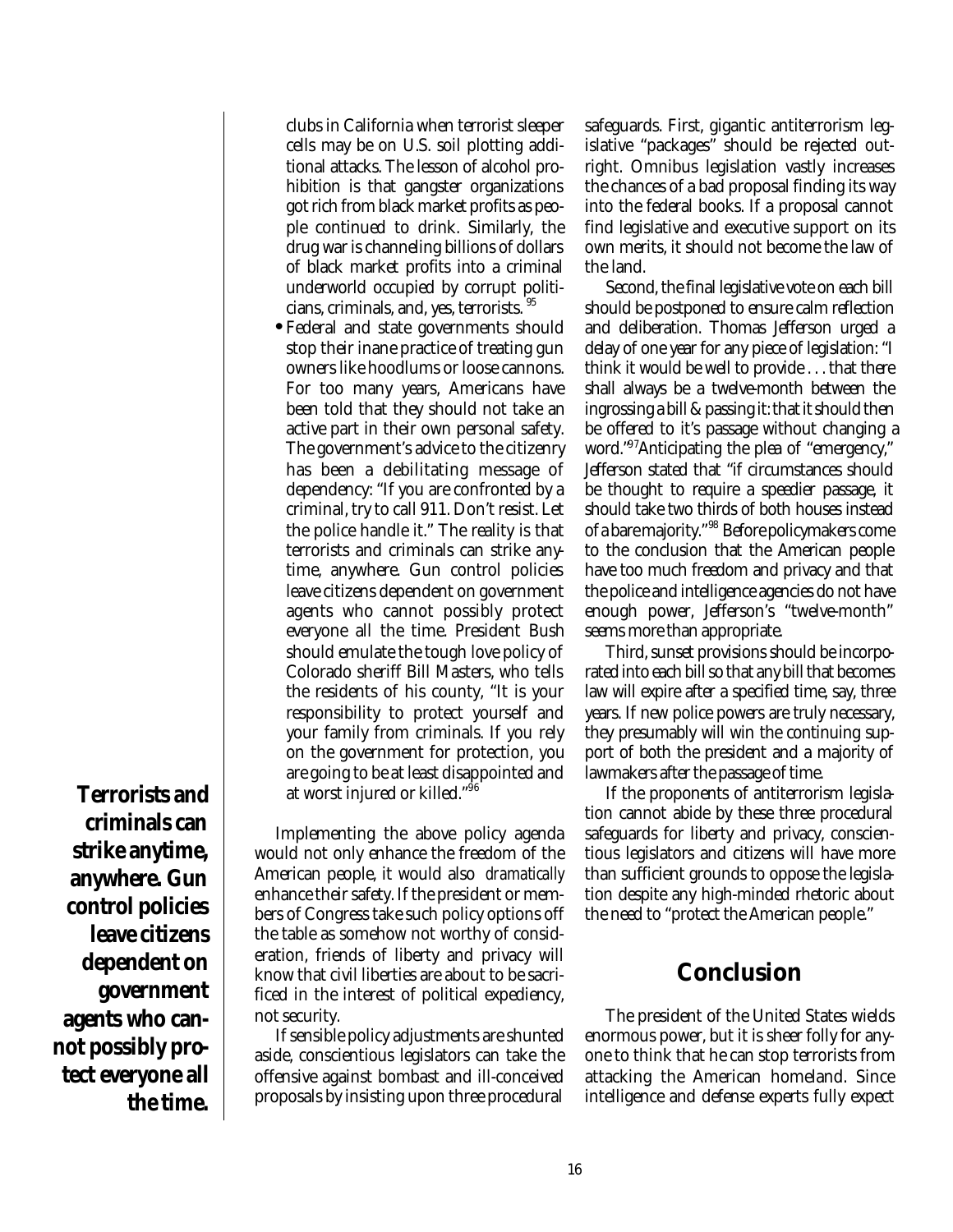more atrocities in the foreseeable future, it is clear that Americans have a stark choice: We can either retain our freedom or we can throw it away in an attempt to make ourselves safe.

This choice must be confronted and not evaded. No one can deny the fact that if the cycle of terrorist attack followed by government curtailment of civil liberties continues, America will eventually lose the key attribute that has made it great, namely, freedom. As Secretary Rumsfeld has warned, we should be careful not to "allow terrorism to alter our way of life."<sup>99</sup> It is therefore both wise and imperative to address the terrorist threat within the framework of a free society. That means taking the battle overseas to the terrorist base camps and killing the terrorist leadership. Here at home, it means resisting the implementation of a surveillance state. This course of action is, admittedly, fraught with danger. Innocent people at home and brave soldiers abroad will lose their lives to the barbaric forces of terrorism, but they will at least have died honorably as free people.

Everyone wants to be safe, secure, and free, but such a desire denies the reality of our circumstances. In this dangerous world, freedom is a precious thing that must be vigorously defended. Anyone who is not prepared to face down the enemies of freedom with steely determination should seek shelter in the wilderness or outside of America completely. Freedom is not, was not, and will never be, a free good. Anyone who wants it must be prepared to defend it. And defending it necessarily carries the risk of seriously bodily injury or death. A free and independent people must take responsibility for their own safety and deal with their vulnerability in a mature fashion. A free and independent people should not expect supernatural powers from their president.

#### **Notes**

The author wishes to acknowledge two works from which he has benefited greatly: Jeff Snyder's *Nation of Cowards: Essays on the Ethics of Gun Control* (St. Louis: Accurate Press, 2001) and James Bovard's *Freedom in Chains: The Rise of the State and the Demise of the Citizen* (New York: St. Martin's, 1999). The author also thanks Elizabeth Wang for her research assistance on the section pertaining to government accountability (or the lack thereof).

1. Quoted in Michael Kranish, "Attack on America," *Boston Globe*, September 12, 2001.

2. See Robert Burns, "Defense Chief Warns of Threats Far Deadlier than Sept. 11 Attacks," Associated Press, January 31, 2002. Of course, the use of the military should be measured. See Ivan Eland, "Robust Response to 9/11 Is Needed but Poking the Hornets' Nest Is Ill-Advised," Cato Foreign Policy Briefing no. 69, December 18, 2001.

3. H.R. 1301, 103rd Congress, 1st session.

4. John F. Harris, "Clinton Lashes Out at Terrorists, Seeks Expanded Powers," *Washington Post*, April 24, 1995.

5. S. 735.

6. See Benjamin Civiletti Jr. and Elliott Richardson, "The Constitution on Death Row," *New York Times*, March 18, 1996. See also Stephen Halbrook, "Terror Law Trap for Gun Owners?" *Washington Times*, March 14, 1996; Robert Cottrol and Glenn Reynolds, "Greasing the Skids at the Start of Death Row," *Washington Times*, April 1, 1996.

7. Statement on Signing the Antiterrorism and Effective Death Penalty Act of 1996, April 24, 1996.

8. "Olympics and the Threat of Terrorism," Joint Statement of Robert M. Blitzer, Chief, Domestic Terrorism/Counter Terrorism Planning Section, National Security Division, Federal Bureau of Investigation and J. Gilmore Childers, Special Counsel for the Olympics, Testimony before the Senate Judiciary Committee, June 11, 1996.

9. Ibid.

10. Quoted in "Clinton Presses for Anti-terrorism Tools," *CNN Interactive*, July 29, 1996. See also John F. Harris and John E. Yang, "Anti-Terror Bills Pushed by Clinton," *Washington Post*, July 30, 1996.

11. As the weeks passed, the bill was both revised and renamed. Ultimately, the bill was entitled the "Uniting and Strengthening America by Providing Appropriate Tools Required to Intercept and Obstruct Terrorism (USA PATRI-OT) Act of 2001." P.L. 107-56.

12. Quoted in Robin Toner, "Some Foresee a Sea Change in Attitudes on Freedoms," *New York*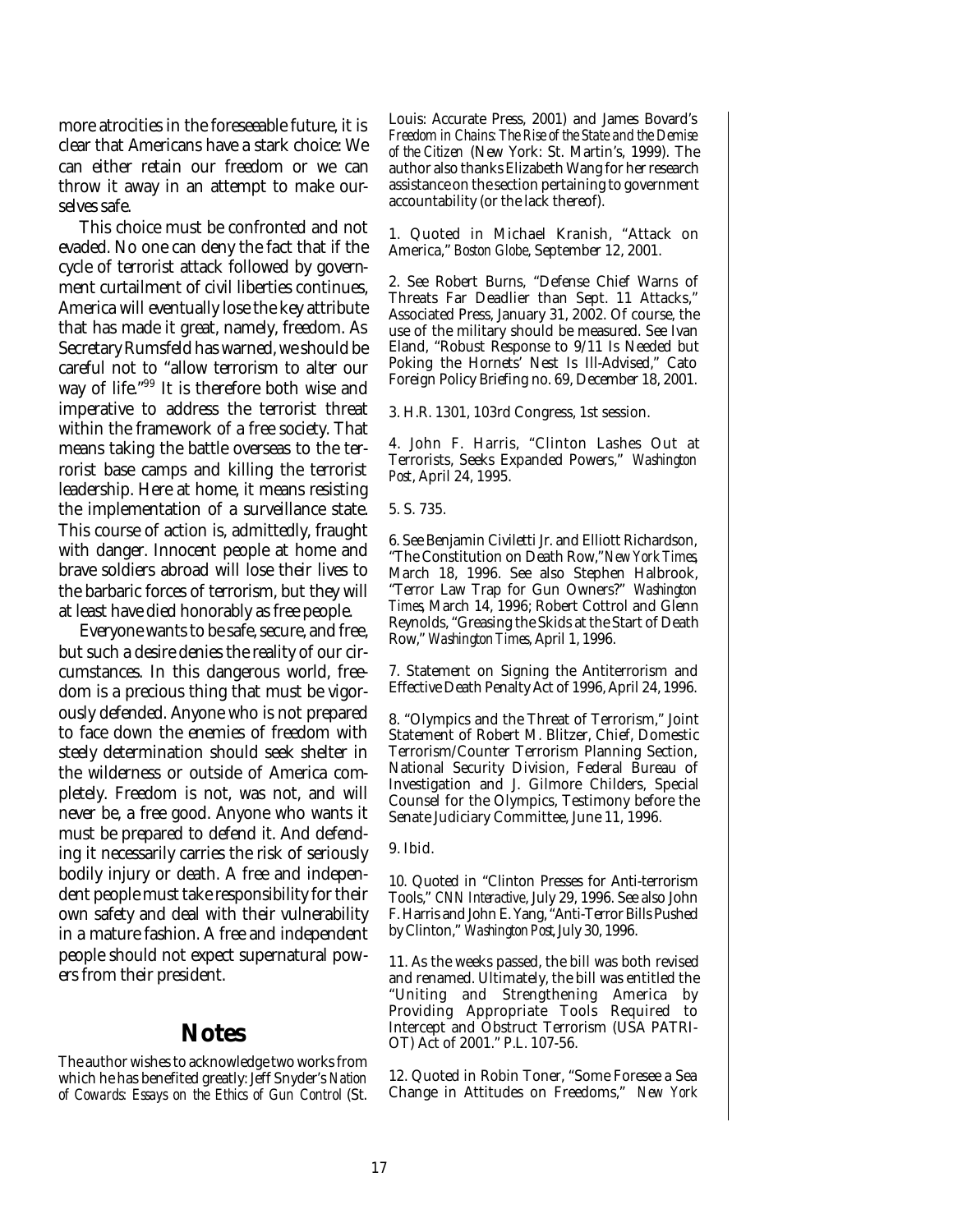*Times*, September 15, 2001.

13. Remarks by the President at Signing of the Patriot Act Anti-Terrorism Legislation, October 26, 2001.

14. Pam Belluck, "Crew Grabs Man; Explosive Feared," *New York Times*, December 23, 2001; J. M. Lawrence, "Accused Shoe Bomber Pleads Innocent to Terror Charges," *Boston Herald*, January 19, 2002.

15. Pam Belluck and Kenneth Chang, "Shoes Were a 'Homemade Bomb,' FBI Agent Says," *New York Times*, December 29, 2001.

16. Quoted in Burns. See also James Risen, "Qaeda Still Able to Strike the U.S., Head of CIA Says," *New York Times,* February 7, 2002.

17. Quoted in Ze'ev Schiff, "America First," *Ha'aretz*, October 5, 2001. See also Fareed Zakaria, "The Failures That Led to Sept. 11," *Washington Post*, January 15, 2002; Dan Thomasson, "Investigating Intelligence Lapses," *Washington Times*, January 5, 2002.

18. Mueller is quoted in Steve Fainaru and James V. Grimaldi, "FBI Knew Terrorists Were Using Flight Schools," *Washington Post*, September 23, 2001. See also Kevin Cullen and Ralph Ranalli, "Flight School Says FBI Trailed Suspect Prior to Hijackings," *Boston Globe*, September 18, 2001; and Michael Isikoff, "Unheeded Warnings," *Newsweek* , May 20, 2002.

19. See Dan Eggen, "FBI Whistle-Blower Assails Bloated Bureaucracy," *Washington Post*, June 7, 2002; Pedro Ruz Gutierrez, Roger Roy, and Jim Leusner, "Investigation Finds a Web of Orlando Ties; Men with Possible Links to Hijacking Suspects Found Central Florida a Good Place to Hide," *Orlando Sentinel*, September 23, 2001; and Bob Norman, "The INS's Mary Schneider Warned of the Terrorist Threat, But Nobody Listened," *New Times Broward-Palm Beach*, November 8, 2001. The Merit Systems Protection Board has issued a ruling that the INS had unlawfully retaliated against Schneider for her whistleblowing activity. See *Schneider v. Department of Justice*, Docket Number: AT-1221-00-0263-W-2 (November 16, 2000) (opinion on file with the author). Note also Dan Eggen and Cheryl W. Thompson, "Angry Bush Orders Probe of 'Inexcusable' INS Action," *Washington Post*, March 28, 2002 (reporting a separate INS lapse relating to the terrorists).

20. See John Diamond and Jill Zuckman, "Leak of CIA Data Angers Officials; Sen. Hatch Denies Revealing Secrets," *Chicago Tribune*, September 14, 2001; Todd Purdum and Alison Mitchell, "Bush, Angered by Leaks, Duels with Congress," *New York Times*, October 10, 2001. Article I, section 5, of the Constitution provides, "Each House may determine the Rules of its Proceedings, punish its Members for disorderly Behaviour and, with the Concurrence of two thirds, expel a Member."

21. George F. Will, "L.A. Police: Time for an Accounting," *Washington Post*, March 13, 1991.

22. See Deroy Murdock, "Status Quo: Heads Should Have Rolled Six Months Ago," *National Review Online*, March 15, 2002.

23. See Richard Gid Powers, *Secrecy and Power* (New York: Free Press, 1987), pp. 415–22. See also Morton Halperin, Jerry Berman, Robert Borosage, and Christine Marwick, *The Lawless State* (New York: Penguin Books, 1976), pp. 61–89.

24. See "The FBI's Dirty Little Secret," *60 Minutes*, January 27, 2002. See also Ralph Ranalli, *Deadly Alliance: The FBI's Secret Partnership with the Mob* (New York: HarperCollins, 2001).

25. Department of Justice lawyer is quoted in David Kravets, "Appeals Panel Hears Ruby Ridge Case," Associated Press Online, December 20, 2000.

26. See Timothy Lynch, "No Confidence: An Unofficial Account of the Waco Incident," Cato Institute Policy Analysis no. 395, April 9, 2001, pp. 4–5.

27. See Brief for the United States, *Bennis v. Michigan*, 516 U.S. 442 (1996). See also Robyn Blumner, "Moving One Step Closer to a Police State," *St. Petersburg Times*, March 17, 1996; Roger Pilon, "Forfeiting Reason," *Regulation* 19, no. 3 (1996).

28. Quoted in Raymond N. Haynes, "Second Amendment at Stake in Appellate Case," *Los Angeles Metropolitan News-Enterprise*, June 27, 2000.

29. In oral argument before the Supreme Court, Solicitor General Drew Days stated, "Congress was legislating for the entire Nation pursuant to its plenary powers under the Constitution." Proceedings before the Supreme Court of the United States, *United States v. Lopez*, Case no. 93- 1260, Tuesday, November 8, 1994, official transcript, p. 4

30. U.S. Department of Defense, *Proliferation: Threat and Response* (Washington: Government Printing Office, November 1997), p. iii.

31. The Defense Science Board, *1997 Summer Study Task Force on DoD Responses to Transnational Threats*, vol. 1, final report, October 1997 (Washington: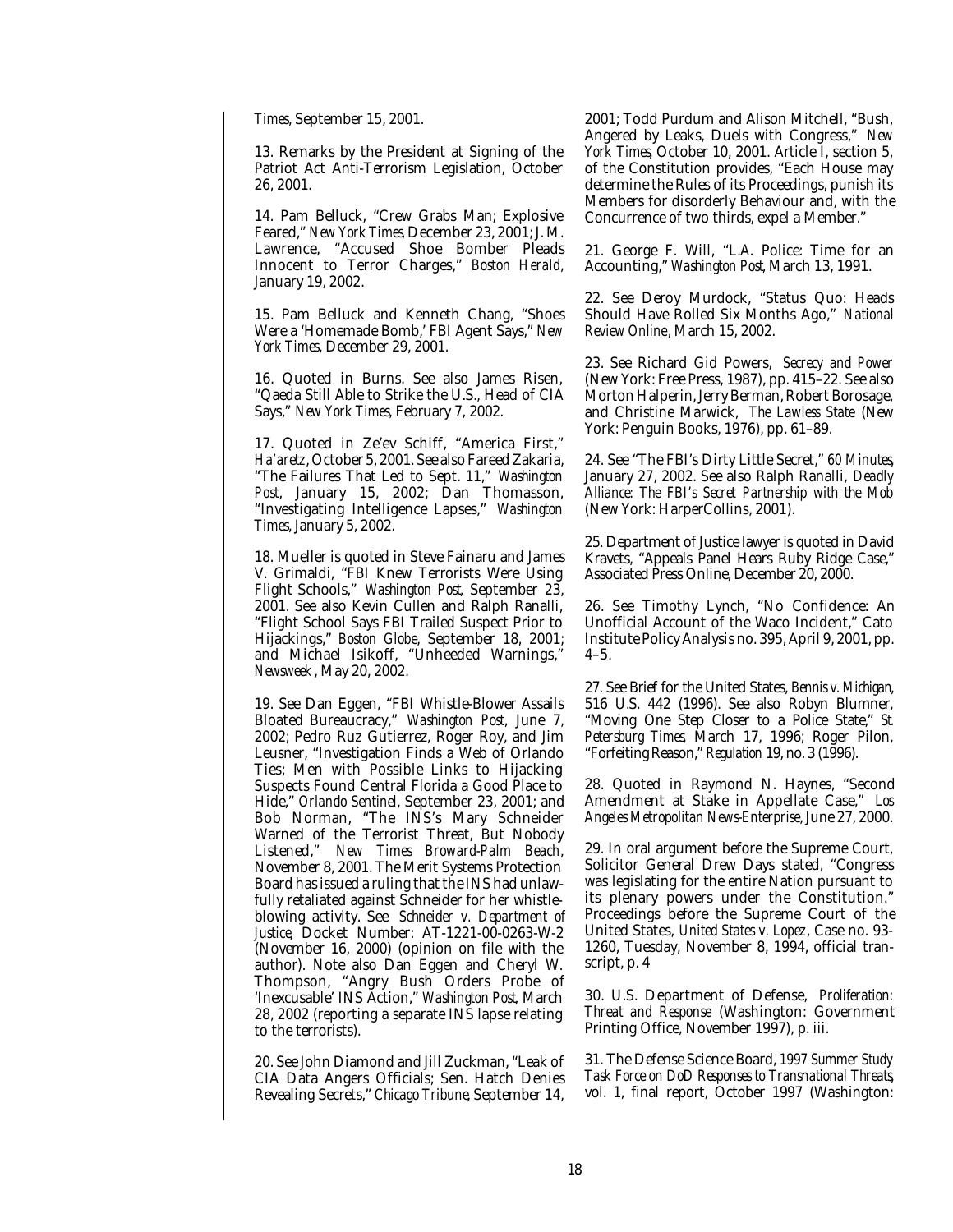Office of the Under Secretary of Defense for Acquisition and Technology), p. 48.

32. Ashcroft testified, "It's impossible to say that had we had every one of these provisions, that we would have avoided the attack." Hearing of the Senate Judiciary Committee, September 25, 2001.

33. Patrick Leahy, *Congressional Record*, October 25, 2001.

34. See Amy Goldstein and Juliet Eilperin, "Congress Not Advised of Shadow Government," *Washington Post*, March 4, 2002.

35. Statement of U.S. Senator Russ Feingold on the Anti-Terrorism Bill, October 25, 2001.

36. Robert E. Pierre, "Wisconsin Senator Emerges as a Maverick," *Washington Post*, October 27, 2001.

37. See *McDonald v. United States*, 335 U.S. 451, 455-56 (1948).

38. See *County of Riverside v. McLaughlin*, 500 U.S. 654 (1988).

39. Bush Military Order, November 13, 2001, Section 3(a).

40. Section 7(b)(2) of the Military Order provides, "the individual shall not be privileged to seek any remedy or maintain any proceeding, directly or indirectly, or to have any such remedy or proceeding sought on the individual's behalf, in (i) any court of the United States, or any State thereof."

41. See *Zadvydas v. Davis*, 121 S.Ct. 2941, 2500- 2501 (2001); *Yick Wo v. Hopkins*, 118 U.S. 356 (1886); *Wong Wing v. United States*, 163 U.S. 228 (1896). Noncitizens have always benefited from the safeguards of the Fourth Amendment. See *Au Yi Lau v. INS*, 445 F.2d 217 (1971); *Illinois Migrant Council v. Pilliod*, 540 F.2d 1062 (1976).

42. See *Johnson v. United States*, 333 U.S. 10, 13–14 (1948).

43. See Elizabeth Neuffer, "Judge Says N.J. Can't Hide ID's of People in Custody," *Boston Globe*, March 27, 2002; and Russ Feingold, "Name the Detainees," *Washington Post*, December 23, 2001.

44. Quoted in Amy Goldstein, "A Deliberate Strategy of Disruption," *Washington Post*, November 4, 2001.

45. *Llaguno v. Mingey*, 763 F.2d 1560, 1568 (1985).

46. See *Beck v. Ohio*, 379 U.S. 89 (1964); *Wong Sun v. United States*, 371 U.S. 471 (1963).

47. See Timothy Lynch, "We All Lose When

Judges Overreach," *Los Angeles Times*, January 24, 2000.

48. See William Safire, "Kangaroo Courts," *New York Times*, November 26, 2001.

49. Robert H. Bork, "Having Their Day in (a Military) Court," *National Review*, December 17, 2001. But see Robert A. Levy, "Don't Shred the Constitution to Fight Terror," *Wall Street Journal*, November 20, 2001; and Robert A. Levy, "Misreading '*Quirin*,'" *National Law Journal*, January 14, 2002.

50. See William H. Rehnquist, *All the Laws but One* (New York: Knopf, 1998), pp. 11–25.

51. *Ex Parte Milligan*, 71 U.S. (4 Wall.) 2 (1866).

52. Rehnquist, p. 121.

53. Ibid.

54. *Milligan*, pp. 122–23 (emphasis in original).

55. Because the president's military order immediately became mired in controversy, his lawyers have backed away from what that order actually says. For example, the Justice Department denies any attempt to suspend habeas corpus. That denial is not persuasive. See Section 7(b)(2) of the Bush military order.

56. See Timothy Lynch, "Testimony before the Senate Judiciary Committee on Military Tribunals," December 4, 2001.

57. See George Lardner Jr., "U.S. Will Monitor Calls to Lawyers," *Washington Post*, November 9, 2001.

58. See *Upjohn v. United States*, 449 U.S. 383, 389 (1981). See also *State v. Quattlebaum*, 527 S.E.2d 105 (2000).

59. See 18 U.S.C. section 2518.

60. See Comments of the National Association of Criminal Defense Lawyers on the Attorney General's Order Regarding Monitoring of Confidential Attorney-Client Communications.

61. See 18 U.S.C. section 2518.

62. Ibid.

63. See *Landon v. Plasencia*, 459 U.S. 21 (1982). See also *Ludecke v. Watkins*, 335 U.S. 160 (1948) (Black, J., dissenting).

64. Bush Military Order, November 13, 2001, Section 7(e).

65. See Rajiv Chandrasekaran and Peter Finn,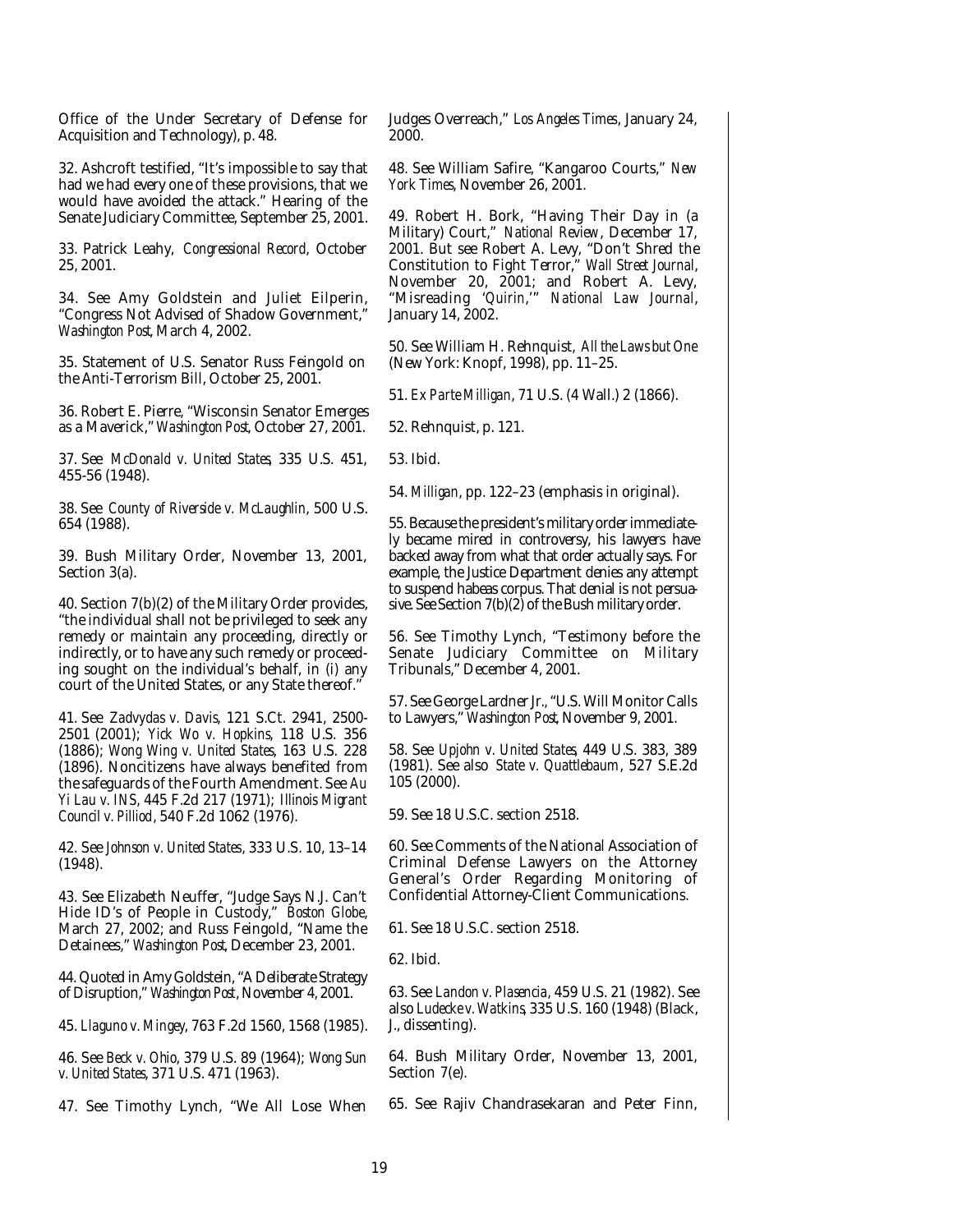"U.S. Behind Secret Transfer of Terror Suspects," *Washington Post*, March 11, 2002.

66. As noted previously, the Bush administration denies that it has attempted to suspend habeas corpus. The text of the military order, however, speaks for itself. See Section 7(b)(2).

67. *Shaughnessy v. Mezei*, 345 U.S. 206, 217 (1953) (Jackson, J., dissenting).

68. See, for example, "Born in the U.S.A.—But Deported," *San Francisco Chronicle*, October 22, 1993.

69. See James Woolsey, "Iraqi Dissidents Railroaded by U.S.," *Wall Street Journal*, June 10, 1998.

70. *Olmstead v. United States*, 277 U.S. 438, 478 (1928) (Brandeis, J., dissenting).

71. See Jim McGee, "In Federal Law Enforcement, 'All the Walls Are Down,'" *Washington Post*, October 14, 2001.

72. See Timothy Lynch, "The Ominous Powers of Federal Law Enforcement," *Cato Handbook for Congress* (Washington: Cato Institute, 1999), pp. 175–84.

73. *California Bankers Association v. Shultz*, 416 U.S. 21 (1974).

74. Ibid., pp. 94–95 (Marshall, J., dissenting).

75. Ibid., pp. 84–85 (Douglas, J., dissenting).

76. See Lynch, "Ominous Powers of Federal Law Enforcement." See also Barry Steinhardt, "New Legislation Authorizes Wholesale Invasion of Privacy," *St. Louis Post-Dispatch*, November 5, 1996.

77. *Patriot Act*, Title II, section 215.

78. "Justice Eyeing Attorneys, Accountants for New Anti-Money Laundering Duties," *Criminal Law Reporter* 70 (February 6, 2002): 393.

79. See Nat Hentoff, "Big Brother in the Library," *Washington Times*, February 25, 2002.

80. For a succinct summary, see "Justice Deformed: War and the Constitution," editorial, *New York Times*, December 2, 2001.

81. Bovard. See also Paul Craig Roberts and Lawrence M. Stratton, *The Tyranny of Good Intentions* (Roseville, California: Prima Publishing, 2000).

82. See Roy C. Macridis, *Modern Political Regimes: Patterns and Institutions* (Little Brown, 1986), pp. 13–14. See also Testimony of David B. Kopel and Stephen Halbrook before the House Committee on the Judiciary, Subcommittee on Crime, October 5, 1994, on the use of the National Guard in Domestic Law Enforcement.

83. Charlotte Twight, *Dependent on D.C.: The Rise of Federal Control over the Lives of Ordinary Americans* (New York: St. Martin's Press, 2002), pp. 235–76.

84. Quoted in ibid., p. 236. See also William Safire, "Threat of National ID," *New York Times*, December 24, 2001.

85. Journalist Ted Gest writes, "By the dawn of the twenty-first century, the Justice Department was handing out more than \$5 billion in aid each year. Lower levels of government came to depend on it for much of their justice system expansion and innovation." *Crime and Politics: Big Government's Erratic Campaign for Law and Order* (Oxford University Press, 2001), pp. 1, 250. See also United States v. Nathan, 1998 U.S. Dist. LEXIS 15124; and Gene Healy, "There Goes the Neighborhood," Cato Institute Policy Analysis no 440, May 28, 2002 (describing federal program designed to bolster firearm offense prosecutions locally).

86. The FBI has more than 170 "Safe Street" task forces around the country; the DEA oversees a hundred of its own task forces with state and local police. See Gest, pp. 80–81; Jim McGee and Brian Duffy, *Main Justice* (New York: Simon and Schuster, 1996), p. 107. This trend is likely to accelerate in coming years. Shortly after the September 11 attacks, Assistant FBI Director Kathleen McChesney said the bureau was working with major police departments on 56 terrorism task forces throughout the country. See Bill Miller and Paul Duggan, "Security Worries Bring a Costly Shift in Priorities," *Washington Post*, February 12, 2002; and Michael E. Ruane, "Attorneys Head Local Terrorism Task Forces," *Washington Post*, September 23, 2001. Furthermore, Congress and four Supreme Court justices have already indicated support for the notion that the federal government can commandeer local police personnel. See *Printz v. United States*, 521 U.S. 898 (1997) (Stevens, Souter, Ginsburg, Breyer, JJ., dissenting).

87. Robert H. Jackson, T*he Supreme Court in the American System of Government* (Cambridge: Harvard University Press, 1955), p. 70.

88. Ibid., p. 71. Former Attorney General Edwin Meese has also decried the expanding role of the federal government in everyday law enforcement. See Edwin Meese III, "Big Brother on the Beat: The Expanding Federalization of Crime," *Texas Review of Law and Politics* 1 (1997): 1. See also John S. Baker Jr., "Nationalizing Criminal Law: Does Organized Crime Make It Necessary or Proper?" *Rutgers Law Journal* 16 (1985): 495.